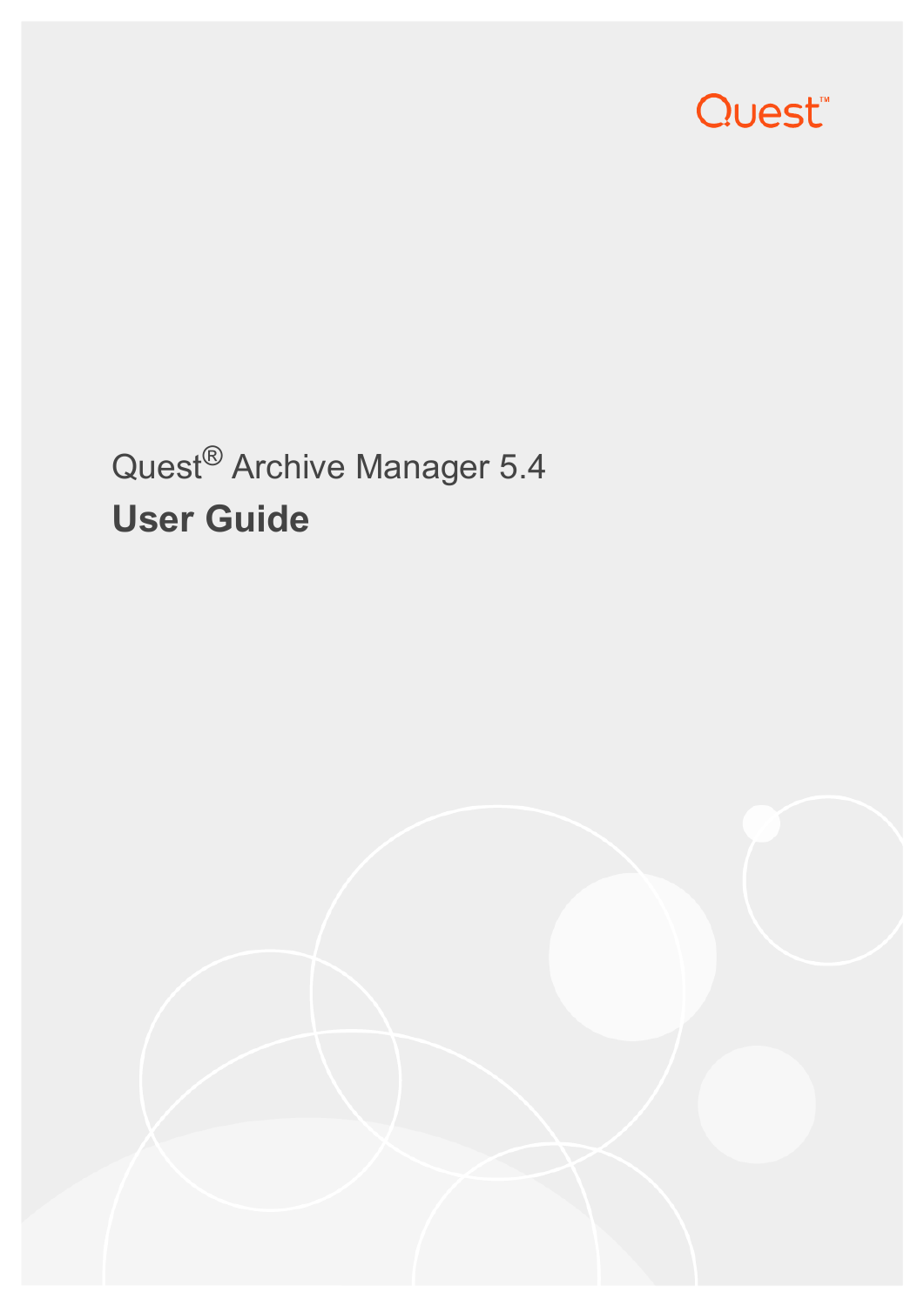#### **© 2017 Quest Software Inc.**

#### **ALL RIGHTS RESERVED.**

This guide contains proprietary information protected by copyright. The software described in this guide is furnished under a software license or nondisclosure agreement. This software may be used or copied only in accordance with the terms of the applicable agreement. No part of this guide may be reproduced or transmitted in any form or by any means, electronic or mechanical, including photocopying and recording for any purpose other than the purchaser's personal use without the written permission of Quest Software Inc.

The information in this document is provided in connection with Quest Software products. No license, express or implied, by estoppel or otherwise, to any intellectual property right is granted by this document or in connection with the sale of Quest<br>Software products. EXCEPT AS SET FORTH IN THE TERMS AND CONDITIONS AS SPECIFIED IN THE LICENSE<br>A EXPRESS, IMPLIED OR STATUTORY WARRANTY RELATING TO ITS PRODUCTS INCLUDING, BUT NOT LIMITED TO, THE IMPLIED WARRANTY OF MERCHANTABILITY, FITNESS FOR A PARTICULAR PURPOSE, OR NON-INFRINGEMENT. IN NO EVENT SHALL QUEST SOFTWARE BE LIABLE FOR ANY DIRECT, INDIRECT, CONSEQUENTIAL, PUNITIVE, SPECIAL OR INCIDENTAL DAMAGES (INCLUDING, WITHOUT LIMITATION, DAMAGES FOR LOSS OF PROFITS, BUSINESS<br>INTERRUPTION OR LOSS OF INFORMATION) ARISING OUT OF THE USE OR INABILITY TO USE THIS DOCUMENT, EVEN IF QUEST SOFTWARE HAS BEEN ADVISED OF THE POSSIBILITY OF SUCH DAMAGES. Quest Software makes no representations or warranties with respect to the accuracy or completeness of the contents of this document and reserves the right to make changes to specifications and product descriptions at any time without notice. Quest Software does not make any commitment to update the information contained in this document.

If you have any questions regarding your potential use of this material, contact:

Quest Software Inc. Attn: LEGAL Dept. 4 Polaris Way Aliso Viejo, CA 92656

Refer to our website [\(www.quest.com](http://www.quest.com)) for regional and international office information.

#### **Patents**

Quest Software is proud of our advanced technology. Patents and pending patents may apply to this product. For the most current information about applicable patents for this product, please visit our website at www.quest.com/legal.

#### **Trademarks**

Quest and the Quest logo are trademarks and registered trademarks of Quest Software Inc. in the U.S.A. and other countries. For a complete list of Quest Software trademarks, please visit our website at [www.quest.com/legal.](http://www.quest.com/legal) All other trademarks, servicemarks, registered trademarks, and registered servicemarks are the property of their respective owners.

#### **Legend**

**CAUTION: A CAUTION icon indicates potential damage to hardware or loss of data if instructions are not followed.** t

**IMPORTANT**, **NOTE**, **TIP**, **MOBILE**, or **VIDEO:** An information icon indicates supporting information.i

Archive Manager User Guide Updated - September 2017 Software Version - 5.4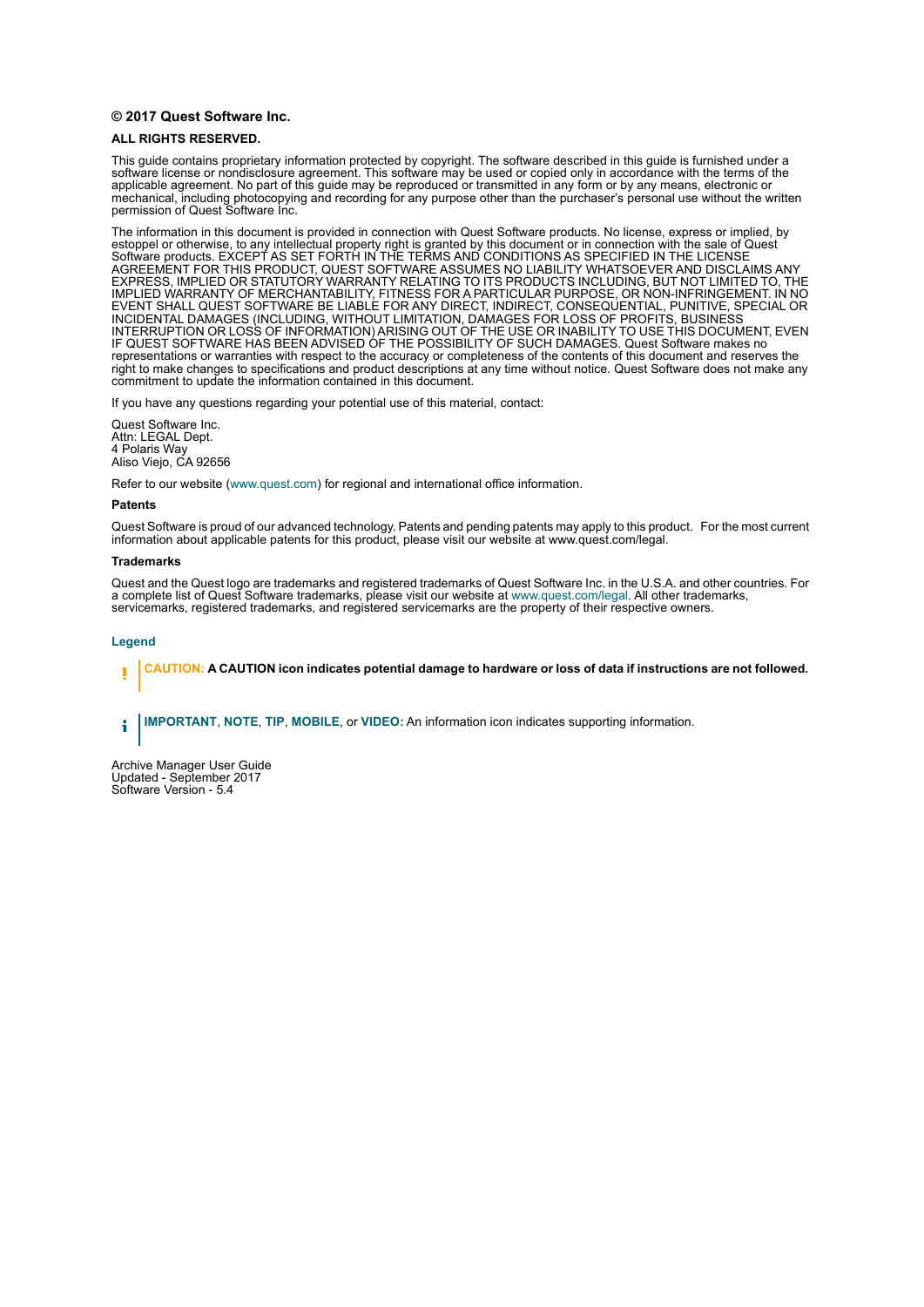## **Contents**

| Reconstructing messages using the Archive Manager Outlook Form 24          |
|----------------------------------------------------------------------------|
| Reconstructing stubbed messages with Windows Authentication 24             |
|                                                                            |
| Opening stubbed messages from a shared folder 25                           |
| Reconstructing messages using Outlook Web App (OWA) reconstruction tool 25 |
|                                                                            |
|                                                                            |
|                                                                            |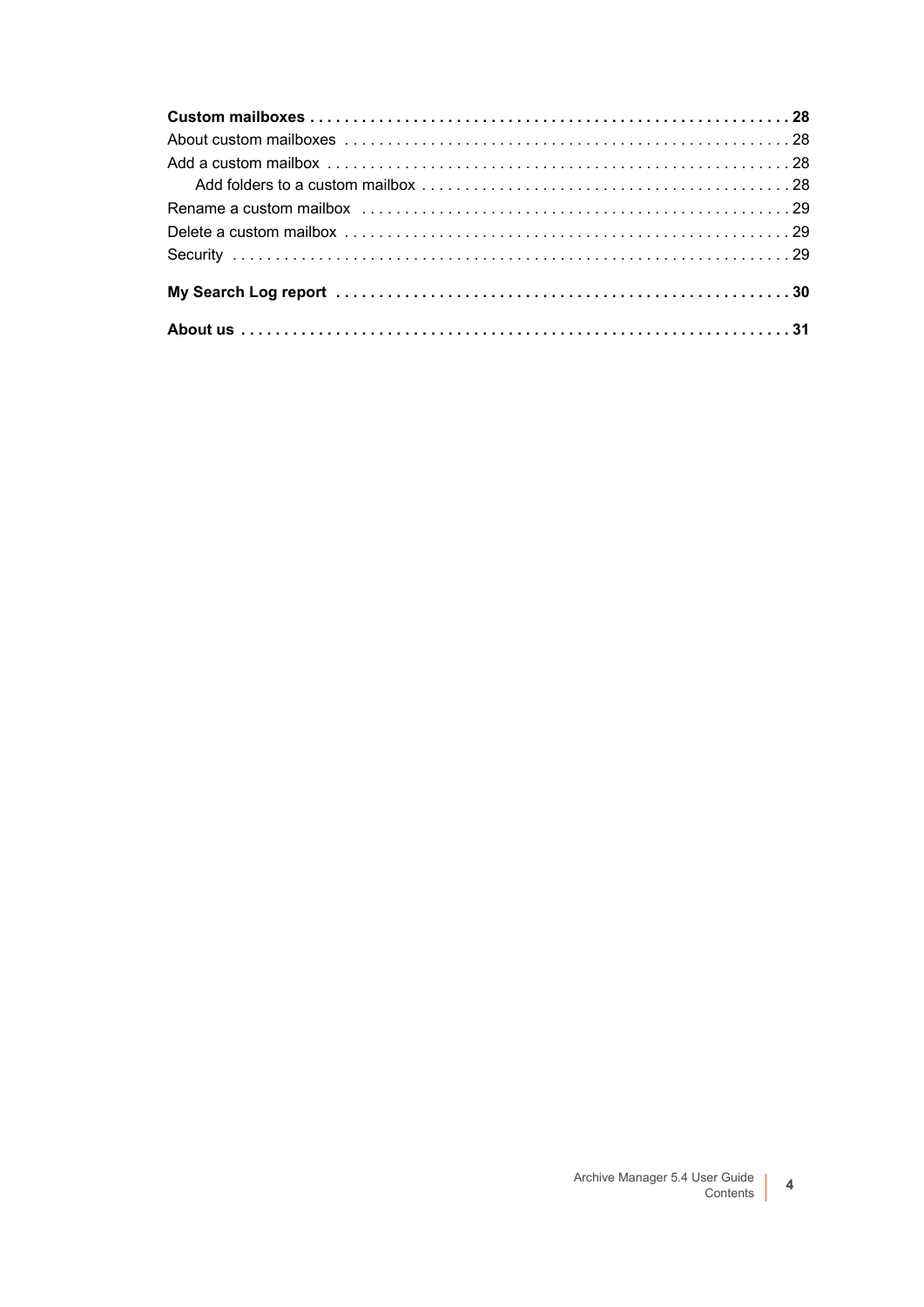# **Getting started with Archive Manager**

- <span id="page-4-0"></span>**•** [Introduction](#page-4-1)
- **•** [How do I?](#page-5-0)
- **•** [Accessing your archive from a mobile device](#page-6-2)

# <span id="page-4-1"></span>**Introduction**

Archive Manager's main screen display appears when you log in. These tabs are contained in the left sidebar of the screen:

- **Standard Mailboxes:** Typically this will be the Mailbox that corresponds to your email address. If you have access to other users' Mailboxes, they will also appear in the list. For example, the mailboxes that have been delegated to you will show up with a [delegated] icon. See the [Standard mailboxes](#page-25-2) section for more information.
- **Custom Mailboxes:** You can use custom Mailboxes to group related messages together. See the [Custom](#page-27-4)  [mailboxes](#page-27-4) section for more information.
	- **TIP:** A Show More link will appear under the mailbox list if there are more items to load. To quickly ÷ find a mailbox, search by the mailbox name with the search box above the mailbox list.
- **Saved Searches:** Your saved searches will appear in this tab where you can execute a search by clicking the title of the saved search. See the [Saving and reusing searches](#page-14-3) section for more information.
- **TIP:** To collapse (hide) or expand (un-hide) the entire sidebar, click the hamburger menu in the top left corner i of the screen.

The **Email Search** area, to the right of the sidebar, contains an Email Search form where most of your searches take place, and where the results of your searches and reports are displayed. See the [Searching email](#page-7-3) section for more information.

These options are provided by the drop down menu in the top right corner of the screen:

- **Administration**: Redirects you to the Administration Website. Refer to the Administration Guide for more information.
- **My Search Log**: By default, users are granted the **User** security role. In this case, they will only see the **My Search Log** report. Other reports are available in the Administration Website depending upon your access permissions. See the [My Search Log report](#page-29-1) section for more information.
- **Change Password**: You can change your Archive Manager password in this area for users created in Archive Manager. The Active Directory Connector will overwrite Archive Manager when populating password data from the mail server.

**i** | NOTE: The Change Password option is not visible when you access from a mobile device.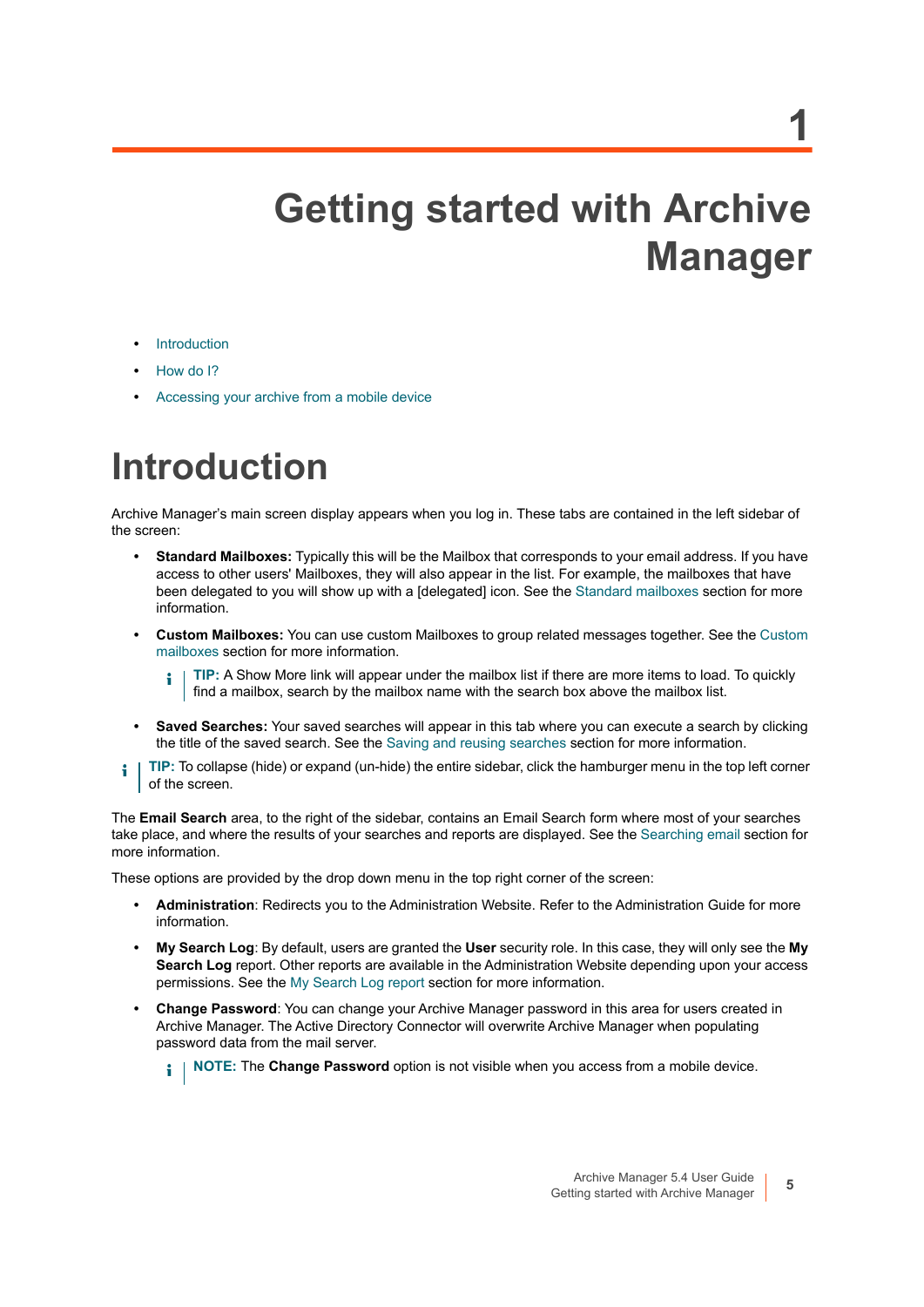- **Switch to Old Website**: Switches to the old version of the website.
	- **NOTE:** Several web pages in the old website have been replaced by the pages for the new website, f. thus you may open the new pages while navigating through the old website if the corresponding old pages no longer exist. For example, the online help for the new website will probably be displayed when you click a question icon in the old website. For the instructions to the old website, refer to this user guide: <https://support.quest.com/technical-documents/archive-manager/5.3/user-guide/>

**NOTE:** The old website will be deprecated in the next release.

- **Help**: Opens the online Archive Manager documentation.
- **What's New**: Provides a short guide showing the functional areas of the website.
- **Logout**: Logs out of your account.

# <span id="page-5-0"></span>**How do I?**

This section guides you through some of the common functions that you might want to use within Archive Manager and is intended to help you become familiar with some of the ways that it can be used.

- **•** [Do an investigation](#page-5-1)
- **•** [Find someone I've communicated with](#page-5-2)
- **•** [Share my mailbox with other users](#page-6-0)
- **•** [Find an attachment](#page-6-1)

## <span id="page-5-1"></span>**Do an investigation**

Archive Manager is ideal for you if you need to sift through email as part of an investigation: in the Email Search area, you can simply enter your required search criteria and Archive Manager will list all the matching messages and/or attachments.

With Archive Manager you can search the full text of emails and attachments, or restrict searches to specific fields. Tags and comments related to a specific investigation or project are able to be assigned to messages to further refine investigations.

## <span id="page-5-2"></span>**Find someone I've communicated with**

You can search for a person or email address, and Archive Manager will display all the messages sent to, from, or to and from that person.

### *Getting Started:*

Select **To or From** from the drop down list to the left of the search box. For detailed information see the [To or From](#page-12-1) section of this guide.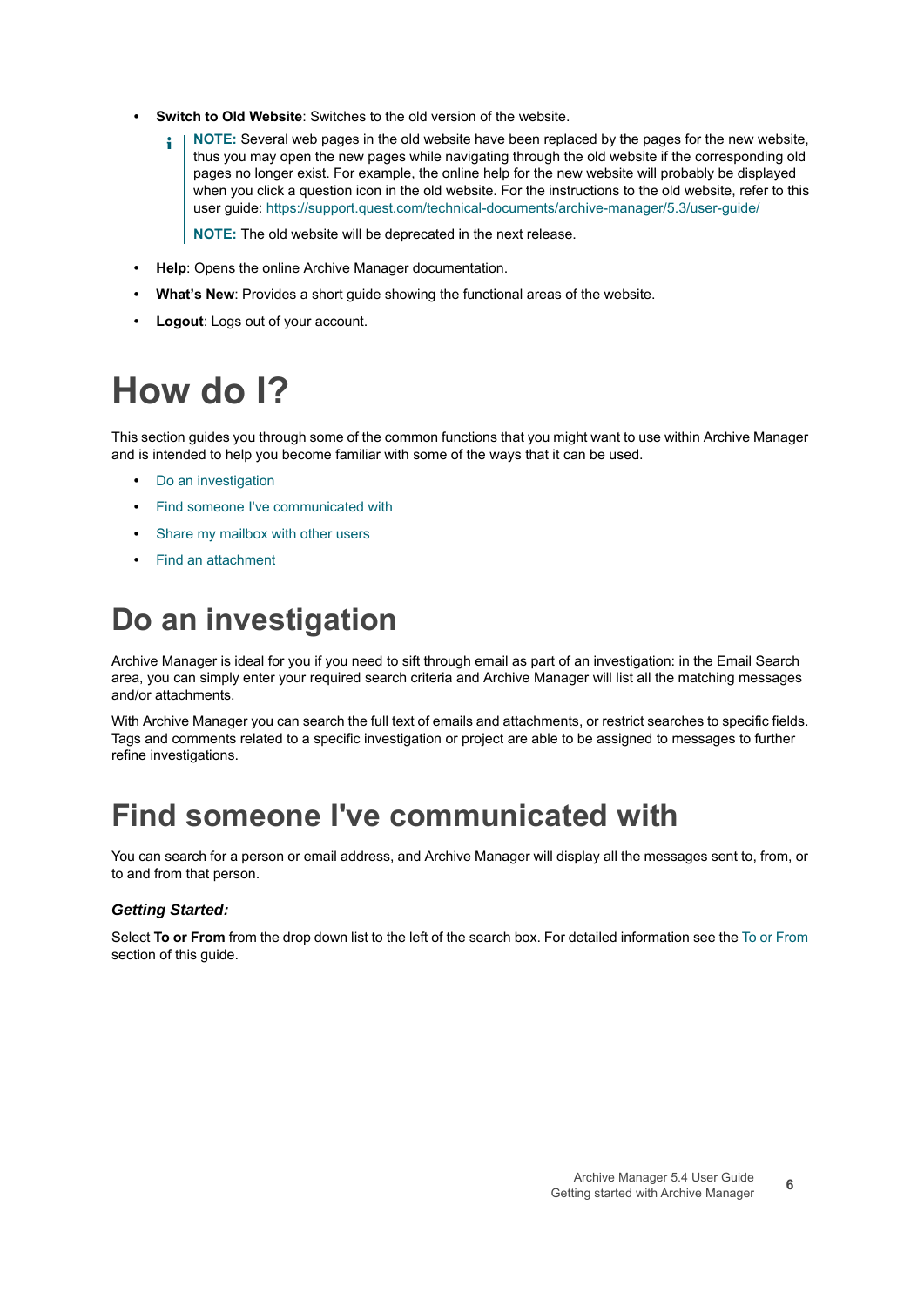## <span id="page-6-3"></span><span id="page-6-0"></span>**Share my mailbox with other users**

#### *To give or remove another user access to your mailbox:*

In the left sidebar of the screen, hover over the mailbox name, a more options icon [...] will appear to the right of the mailbox name. Click the icon […] and select **Security** to display the **Assign Mailbox Security** dialog box.

**NOTE:** You must have proper permissions to assign or remove user access, otherwise the **Security** i option will be unavailable.

2 To give access to another user, search for and click the user name you wish to have access to your mailbox in the **Unassigned Users** column. The user moves to the column on the right.

To remove another user's access, search for and click the user name you wish to remove his or her access to your mailbox in the **Assigned Users** column. The user moves to the column on the left.

3 **Click OK** to close the dialog box.

Next time the user(s) you selected logs in to Archive Manager, or refreshes their screen if already signed in, your Mailbox will be or no longer visible in their Standard Mailboxes list.

**NOTE:** Security can be added only to a complete Mailbox. It is not possible to give other users access to a i single folder within your Mailbox.

## <span id="page-6-1"></span>**Find an attachment**

Archive Manager provides the capability of searching for an attachment, as well as text contained within an attachment, then displaying all the messages that contain the attachment, or all the attachments that contain your specified text.

### *Getting Started:*

To search for an attachment, select **Attachments** from the drop down list to the left of the search box.

To search for text contained within an attachment, select **Keyword** from the drop down list to the left of the search box, and after the search, select the **Attachments** tab on the result page. Your search can be further refined using the other fields in the drop down list if necessary. For more information see the [Attachments](#page-13-4) section of this guide.

# <span id="page-6-2"></span>**Accessing your archive from a mobile device**

The website automatically detects mobile device users, and redirects them to the mobile version of the website by their screen resolution.

Archive Manager supports mobile devices running either of the following browsers:

- **•** Android browsers
- **•** Safari Mobile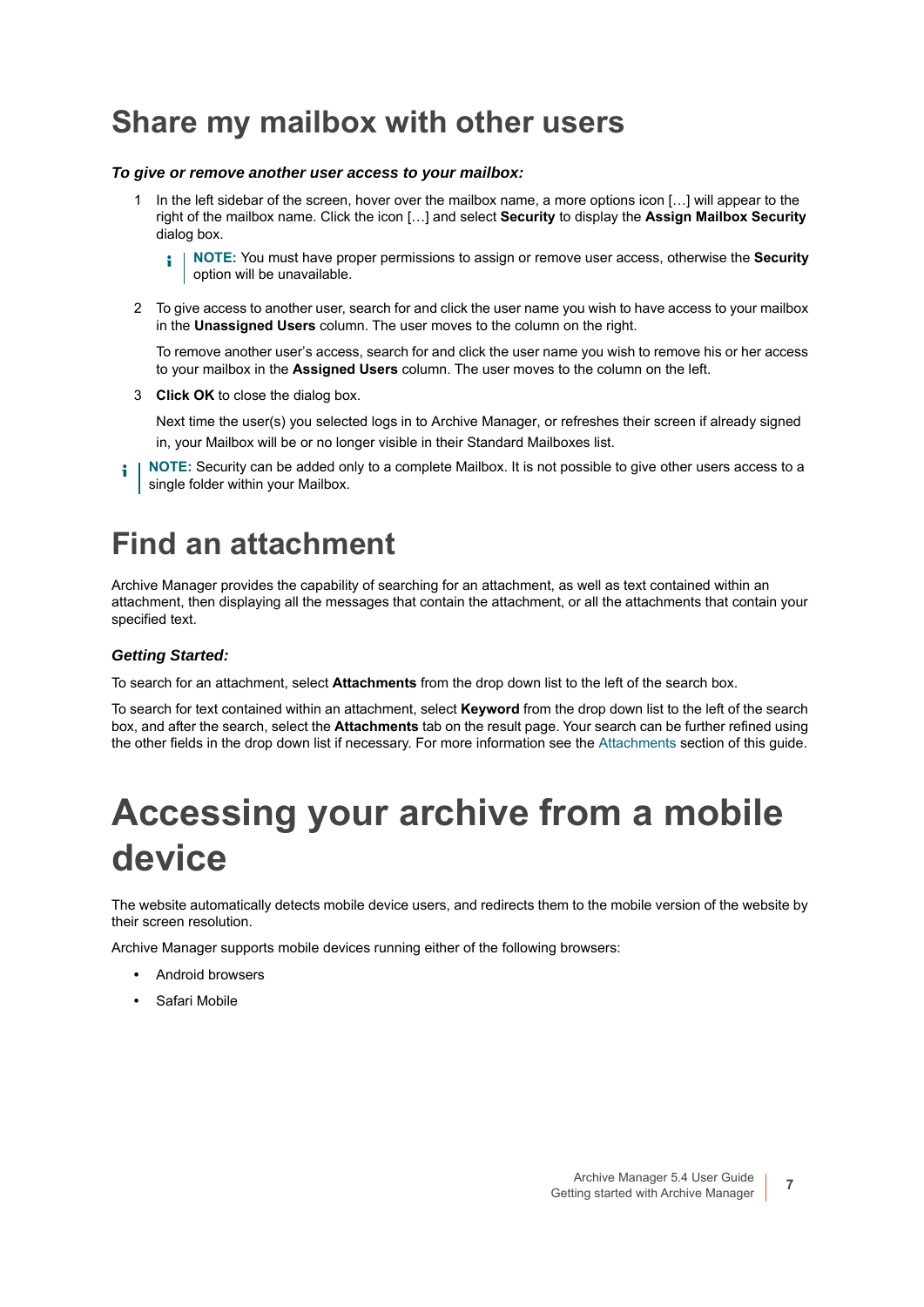# <span id="page-7-3"></span>**Searching email**

- <span id="page-7-0"></span>**•** [The Email Search form](#page-7-1)
- **•** [Advanced search](#page-9-0)
- **•** [Search criteria fields](#page-10-0)
- **•** [Viewing your search results](#page-13-3)
- **•** [Saving and reusing searches](#page-14-0)

# <span id="page-7-1"></span>**The Email Search form**

The **Email Search** form lets you perform detailed and flexible searches. A search is defined, and can be further refined, by the search criteria you specify with two drop down lists on the left and right sides of the search box: The one to the left of the search box defines the search fields including Keyword, To or From, Date Range, Attachments, and Tags; the other one, to the right of the search box, defines the search scope: you can search a specific mailbox, a specific folder or subfolder within a mailbox, or all mailboxes.

**NOTE:** Since actual eDiscovery runs are often needed under rush circumstances, you might want to try one ÷. or more practice eDiscovery runs during non-critical times to familiarize yourself with the tool and its baseline times, and just to become comfortable with the process.

For Exchange systems, Archive Manager indexes all the meaningful fields of non-email items as if they were parts of a message body, to make them available to text searches. These non-email item types include:

- **•** calendar appointments
- **•** personal appointments
- **•** meeting invitations
- **•** tasks
- **•** task requests
- **•** sticky notes
- **•** contacts
- **•** personal distribution lists

For GroupWise systems, public messages, private messages, and calendar items are indexed.

A simple text search may therefore return these non-email items if the search string occurs in those items as part of a meeting location, appointment time, contact company name, etc.

## <span id="page-7-2"></span>**Search controls**

The following sections describe the search controls for Archive Manager.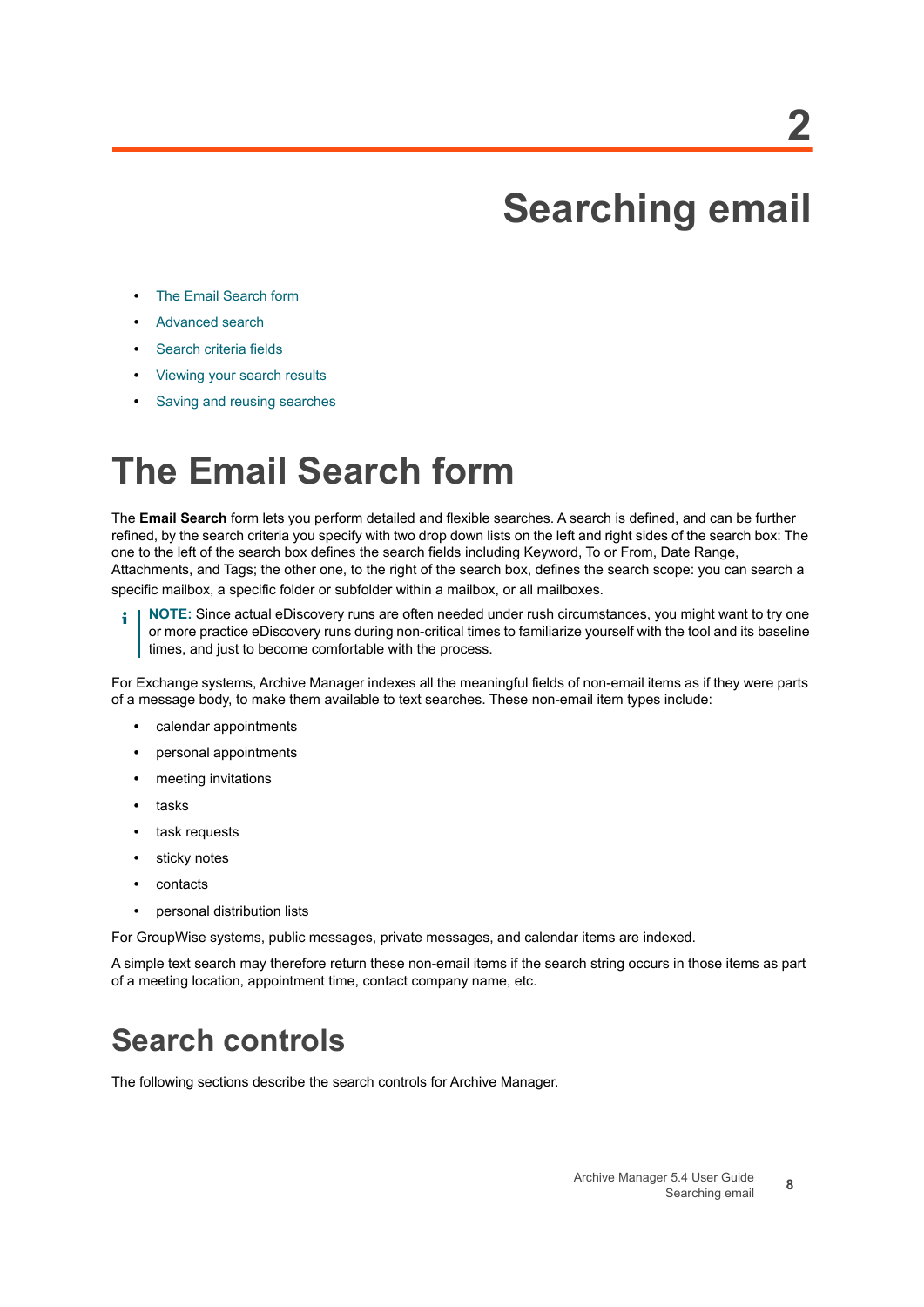### **Search fields**

The criteria for different types of searches are defined in the drop down list to the left of the search box:

- **Keyword:** Perform text-based searching.
- **To or From:** Search for messages that have been sent to or received from a particular person or persons.
- **Date Range:** Search for messages received on a specific date or between specific dates.
- **Attachments:** Search for attachment by the file name.
- **Tags:** Search for messages by user-defined categories.

### <span id="page-8-1"></span>**Search scope**

The search scopes are defined in the drop down list to the right of the search box:

- **All Mailboxes:** Searches your Archive Manager archive for messages, or attachments, including the mailboxes you have permissions to access.
- **Other Folder**: Searches a specific folder or mailbox.You can also specify a folder or a mailbox by selecting it from the left sidebar directly.
- **Entire Archive:** Searches the local server. This option is visible only if your user credentials are authorized to "Search All Emails".
- **TIP:** A breadcrumb bar will appear above the search box showing the path to mailbox or folder you selected ÷ after a search. Clicking a link in the breadcrumb bar will change your search scope and perform another search immediately with the new scope.

### **Multi-criteria searches**

If you search more than one field, the criteria are cumulative by multiple active filters. That is, the search will return only results that meet *all* of the criteria (filters) applied. Each filter you specify therefore further *limits* the final results.

**TIP:** You can also remove one or more filters by clicking the [**x**] icon on the filter to expand your search.

### <span id="page-8-0"></span>**How to perform a search**

### *To perform a search:*

- 1 Define search criteria for one search field by the drop down list to the left of the search box, as described separately under [Search criteria fields](#page-10-0) below.
- 2 Select the search scope by the drop down list to the right of the search box.
- 3 Click the magnifying glass icon to execute the search.
- 4 Repeat step 1 and 3 to define other search criteria if any to refine your search.
- 5 (optional) To search the attachments using the same search criteria as well, click the **Attachments** tab in the search result.
- **NOTE:** The search scope drop down list and the **Attachments** tab are not available when you access from a ÷ mobile device. To define your search scope in the case of mobile access, select the mailbox or folder you want to search by the left sidebar, or the **Advanced Search** feature which also enables you to search **All Mailboxes** or **Entire Archive**.

See [Viewing your search results](#page-13-3) for information about the results display, and what you can do with the Results Table.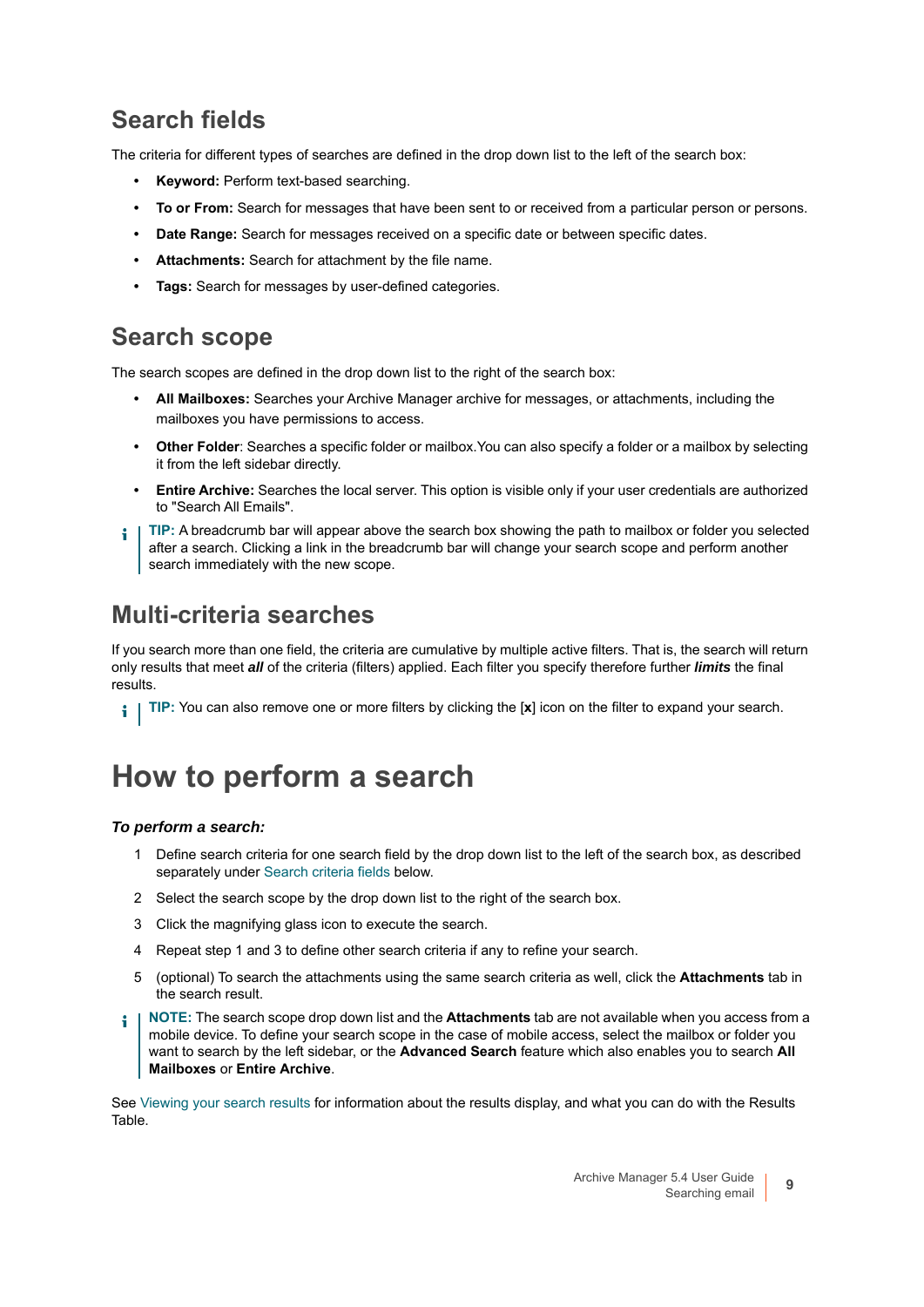# <span id="page-9-0"></span>**Advanced search**

The Advanced Search lets you define your search criteria by multiple fields at the same time, and provides more useful search options than [The Email Search form](#page-7-1) to make your search results more precise. For example, you can find the messages containing an attachment that is bigger than 20 MB. To access the Advanced Search, click the **Advanced Search** link to the right of the Email Search form on the page.

The following fields are available on the **Advanced Search** page:

- **TIP:** You do not need to use all the search fields. Fill in only the fields that are needed for your search. i l
	- **Saved Searches**: Your saved searches will appear in the drop down list. Selecting a saved search in the list will automatically fill the fields on the page with the search criteria defined by the saved search, so you can reuse the saved search as the basis of another search. You can also save a search, update or delete a saved search on the **Advanced Search** page:
		- **Save a search:** Select [new search] from the drop down list, define the search criteria by the fields on the page, and click the save icon next to the drop down list. Enter a name for the search and Click **Save**.
		- **Update a saved search**: Select the saved search you want to update from the drop down list, change the search criteria by the fields on the page, and click the save icon.
		- **Delete a save search**: Select the saved search you want to delete from the drop down list, click the trash icon, and click **OK** to confirm the deletion.
	- **Keyword**: This field lets you perform text-based searches. See [General text search guidelines](#page-10-2) for more information. You can select the corresponding check boxes to specify whether to search in the message subject, body and attachment:
		- **Subject:** The subject lines of messages (pre-selected by default).
		- **Body:** The main message contents of messages (pre-selected by default).
		- Attachments: The files attached to messages.
	- **Folder**: This field lets you define the [Search scope.](#page-8-1)
	- **People**: This section lets you find messages that have (or have not) been sent to or received from a particular person or persons.
		- **To**: This field is used to find messages that have (or have not, if you select Not Contains) been sent to a particular person or persons.
		- **From:** This field is used to find messages that have (or have not, if you select Not Contains) received from a particular person or persons.
		- **To or From:** This field is used to find messages that have (or have not, if you select Not Contains) been sent to or received from a particular person or persons.
		- **TIP:** The fields above support for multiple values, and allow you to enter all or part of an email address or display name, as described in the [To or From](#page-12-0) section.
			- **Exclude Cc and Bcc for "To" and "To/From"**: If this check box is selected, Archive Manager will only find the messages that have been sent to or received from a particular person or persons as a primary recipient.
	- **Date**: This field lets you search for the messages received within a [Date Range](#page-13-0).
	- **Tags**: This field lets you search for messages by one or more [Tags.](#page-13-2)
	- **Attachments**: This field lets you search for messages containing a specific attachment, or the attachment itself by the file name.
		- **Unlimited (default):** When this option is selected, you search for messages no matter they contain attachments or not.
		- **No attachments:** This option is used to search for messages without containing any attachments.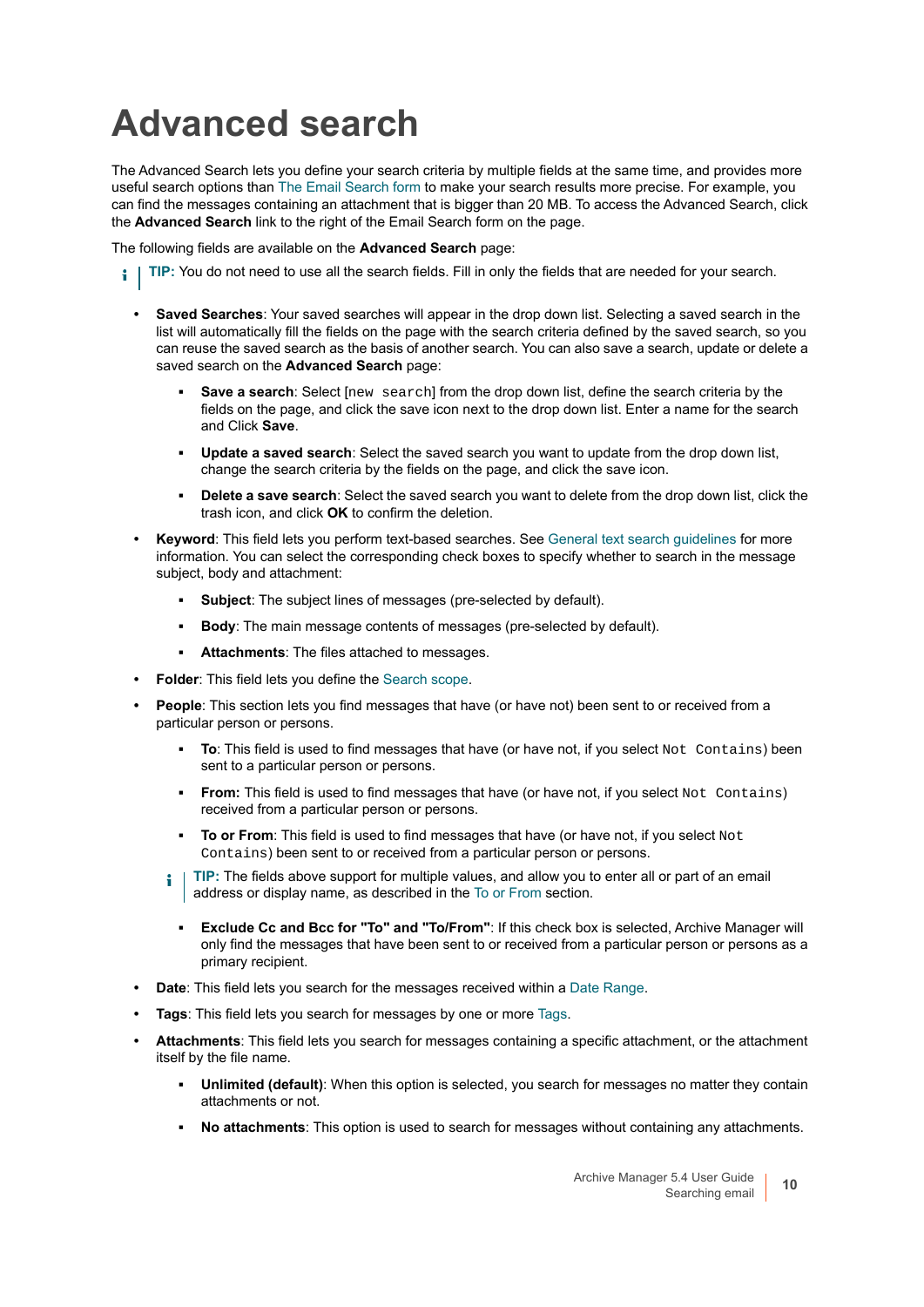- **One or more attachments:** This option is used to search for messages containing one or more attachments, or the attachment itself. When this option is selected, you are also allowed to specify the following attributes for the attachment(s):
	- **File Name**: Specifies the file name of the attachment. You can enter the file name with asterisk (\*) to perform a wildcard search. The asterisk (\*) can be placed at the beginning, end, or in the middle of the file name.
	- **File Size**: Specifies the minimum size and/or the maximum size of the file.
	- **File Type**: Specifies the type of the file.
- **Search Remote Servers**: When this check box is selected, you can search the local server and all Federated Search Instances. This option is visible only if your user credentials are authorized to "Search All Instances".

## <span id="page-10-0"></span>**Search criteria fields**

The following section describes the search criteria fields for Archive Manager.

## <span id="page-10-1"></span>**Keyword (text-match search)**

The **Keyword** field lets you perform text-based searches.

**NOTE:** For Exchange systems, Archive Manager indexes all the meaningful fields of non-email items ÷. (calendar appointments, meeting invitations, tasks, contacts, and so forth) as if they were parts of a message body, to make them available to text searches. So, for example, a simple text search may return such nonemail items if the search string occurs in those items as part of a meeting location, appointment time, contact company name, etc.

**NOTE:** When you search by keyword, Archive Manager returns only the top 5,000 results by default, and you can change it on Configuration Console by the setting **Full Text Max Results**.

### *To define a search for a message (including subject and body) or attachment containing a specific word or phrase:*

- 1 Enter the word, phrase or other text string that you want the feature to find. See [General text search](#page-10-2)  [guidelines](#page-10-2) for more information.
- 2 Select the search scope by the drop down list to the right of the search box.
- **TIP:** The [Advanced search](#page-9-0) page allows you to specify whether to search in the message subject, body and i attachment when you search for messages by keyword.

If you wish to perform advanced full text searches including the following, refer to the Apache Lucene documentation:

- **•** Additional parameters for performing a Fuzzy search
- **•** Boosting a Term
- **•** Grouping

### <span id="page-10-2"></span>**General text search guidelines**

Text-string searches are subject to these rules and conventions:

**• Case:** All text-string searches are case-*in*sensitive.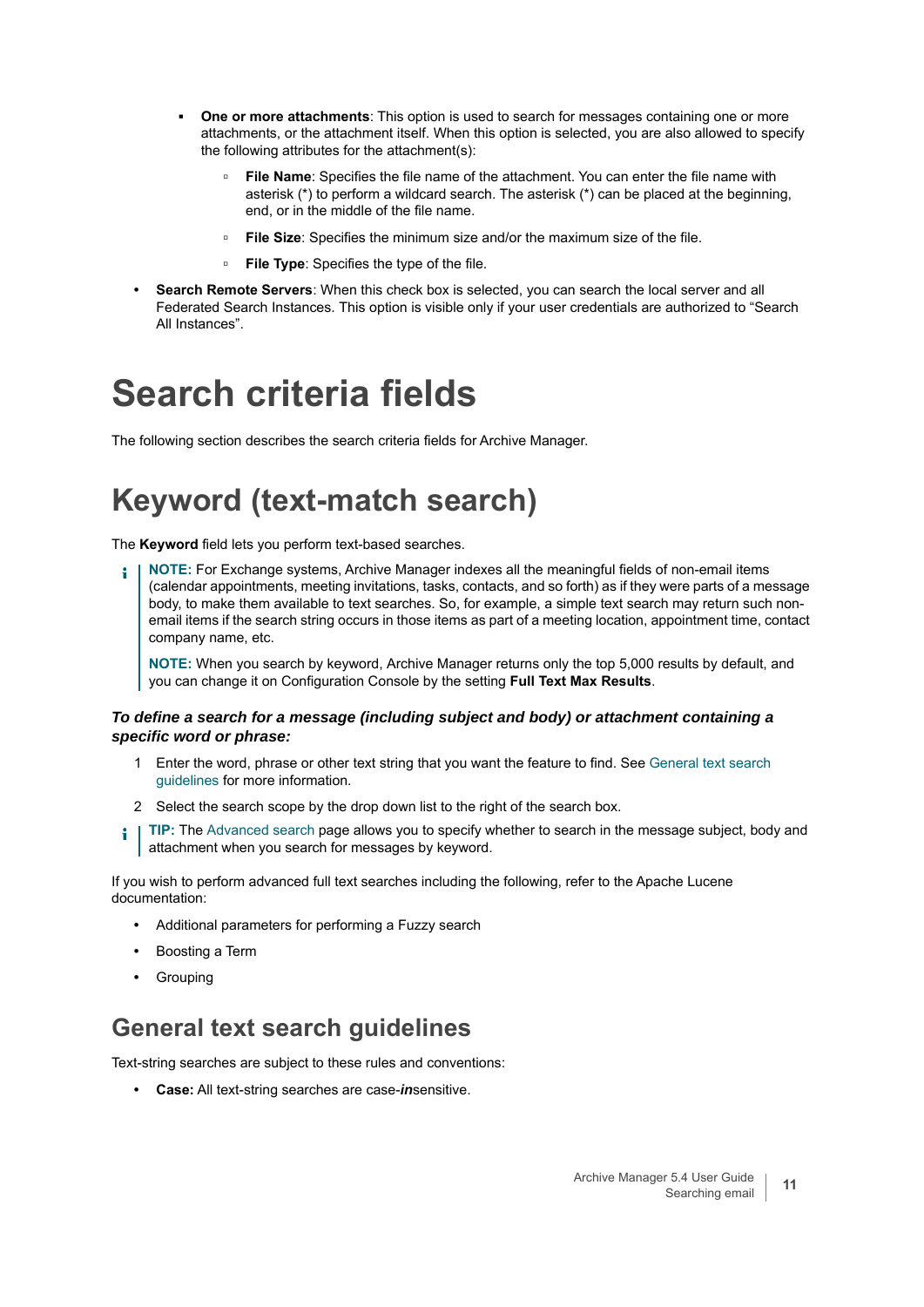- **Multiple search terms:** Two or more terms separated by spaces in the **Search for** field are regarded as multiple separate search terms, *both* of which must occur in the message (or attachment). Multiple search terms may occur in any order. For example:
	- **contract dispute** will return all items that contain both words, regardless of whether the words appear adjacent to each other, and regardless of the order in which they occur.
- **Searching for an exact phrase:** To search for an exact phrase (two or more terms separated by spaces, occurring in a particular order), enclose the phrase within quotes. For example:
	- **"contract dispute"** will return all items that contain the phrase "contract dispute," but not messages that contain just one word or the other, or that contain both words but not adjacent to each other in the quoted order.
- **Common short words:** The Search feature ignores short common words such as:

| <b>Common Short Words</b> |     |      |       |       |      |  |  |
|---------------------------|-----|------|-------|-------|------|--|--|
| a                         | be  | into | on    | then  | was  |  |  |
| an                        | but | İs   | or    | there | will |  |  |
| and                       | by  | it   | such  | these | with |  |  |
| are                       | for | no   | that  | they  |      |  |  |
| as                        | if  | not  | the   | this  |      |  |  |
| at                        | ın  |      | their | to    |      |  |  |

Do not use common short words when searching in phrases. For example, for the phrase:

"Meet at noon for lunch"

Use:

"Meet noon lunch"

- **Wildcard Searches:** Archive Manager supports wildcard searches with an asterisk character or a question mark. An asterisk stands for zero or more unspecified characters, and can occur in the middle or at the end of a search string. A question mark will perform a single character wildcard search. Wildcards do not work in exact phrase queries. For example:
	- **test\*:** finds such words as the following: "test"; "tests"; "testing"; and "testimonial".

A wildcard may not occur as the first character of a search string.

- **te?t:** finds such words as the following: "text"; "test"; and "tent".
- **Regular expression searches:** A regular expression search allows for more flexible searching by using specific syntax to find text-based patterns. This search is conducted by prefixing the search with **regex:**. For example, if you want to search for a credit card number starting with 51 or 55 with an optional dash or a space, you could perform the following search:
	- **▪** regex: ^5[15]\d{2}-?\s?\d{4}-?\s?\d{4}-?\s?\d{4}\$
- **NOTE:** Regex searches that have a leading wildcard have a dramatically increased search time because each record must be processed in the search. Adding at least a one-character prefix solves this issue.
- **Fuzzy Searches:** To perform a fuzzy search, use the tilde "~" symbol at the end of a single word. For example, when sea
	- **bat~:** finds such words as "fat" and "bats".
- **Proximity Searches:** To perform a proximity search, use the tilde "~" symbol at the end of a phrase. For example:
	- **"Archive Manager"~6:** finds results that contain the words "Archive" and "Manager" within six words of each other.
- **Boolean Operators:** Boolean operators let you combine terms with logic operators to create complex, compound search expressions. Archive Manager supports Boolean operators AND, OR, NOT, and the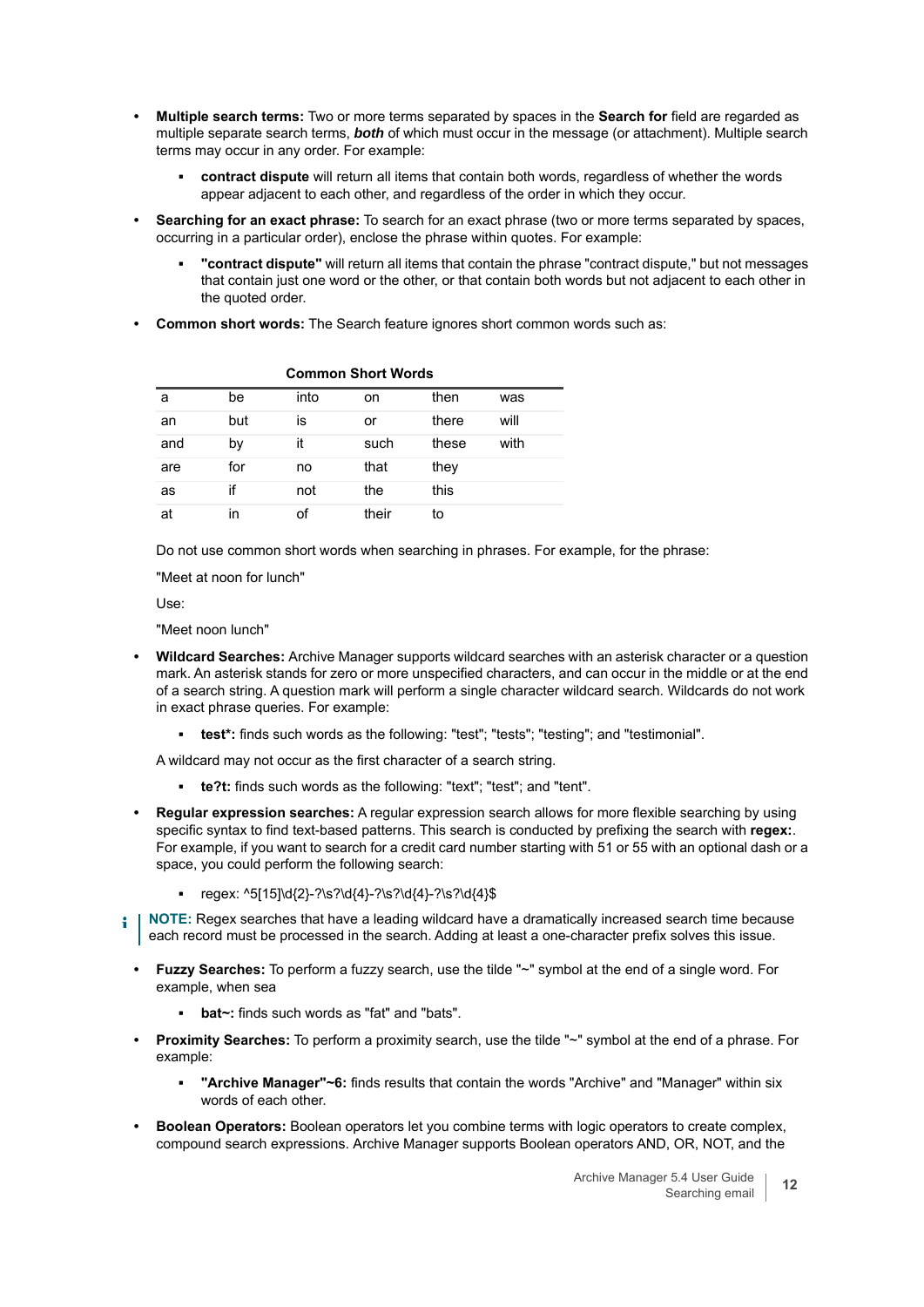concatenations '+', and '-'. Boolean operators are case-*in*sensitive, and will be interpreted as Boolean operators unless they occur within a quoted search string. Concatenations do not require a space:

**NOTE:** The NOT operator can be used *only* in conjunction with a positive query. For example, a search for ÷ **NOT "meeting request"** will return no results.

|              | <b>Description</b>                                                                                                                                                                                                                                                                                                     | <b>Example</b>                                                                                                                                                  |
|--------------|------------------------------------------------------------------------------------------------------------------------------------------------------------------------------------------------------------------------------------------------------------------------------------------------------------------------|-----------------------------------------------------------------------------------------------------------------------------------------------------------------|
| AND or<br>&& | The AND operator is the default conjunction operator.<br>This means that if there is no Boolean operator between<br>two terms, the AND operator is used. The AND operator<br>links two terms and returns results if either of the terms<br>exist in a document. The symbol && can be used in<br>place of the word AND. | For documents that contain 'sales meeting'<br>and 'meeting room': "sales meeting" AND<br>"meeting room"                                                         |
| ÷            | The '+' or required operator requires that the term after<br>the '+' symbol exist somewhere in the field of a single<br>document.                                                                                                                                                                                      | For documents that must contain the words<br>'meeting' and 'room' within several words<br>of each other in the message<br>component(s) specified: +meeting room |
| OR or $  $   | The OR operator returns results where either term exists<br>anywhere in the text of a single document. The symbol   <br>can be used in place of the word OR.                                                                                                                                                           | For documents that contain either 'meeting<br>request' or just 'meeting': "meeting<br>request"    meeting -or- "meeting<br>request" OR meeting                  |
| <b>NOT</b>   | The NOT operator excludes documents that contain the<br>term after NOT. This is equivalent to a difference using<br>sets. The symbol '!' can be used in place of the word<br>NOT.                                                                                                                                      | For documents that contain 'meeting<br>request' but not 'room': "meeting request"<br><b>NOT room</b>                                                            |
|              | The '-' or <i>prohibit</i> operator excludes documents that<br>contain the term after the '-' symbol.                                                                                                                                                                                                                  | For documents that contain 'sales meeting'<br>but not 'meeting room': "sales meeting" -<br>"meeting room"                                                       |

#### **Table 1. Boolean operators**

- **Grouping:** Archive Manager supports using parenthesis to group clauses to form sub-queries. For example, to search for items that contain either "sales" or "team" in addition to the word "meeting" you could use the query: ((sales OR team) AND meeting) (see Boolean Operators above).
	- **▪** http://lucene.apache.org/java/2\_9\_2/queryparsersyntax.html#Grouping
	- **▪** Lucene supports using parentheses to group clauses to form sub queries. This can be very useful if you want to control the boolean logic for a query.
- **Special Characters:** Archive Manager does not index non alpha-numeric characters, with the exception of certain common patterns including email addresses, IP addresses and URLs. It is recommended that you exclude the following special characters in search queries as they will be removed as part of the search process. However, if used, the following characters need to be escaped using the '\' character:
	- $\bullet$   $+ 88$  ||!(){}[]^" ~ \* ? : \

### <span id="page-12-1"></span><span id="page-12-0"></span>**To or From**

The **To or From** field lets you find messages that have been sent to or received from a particular person or persons. In this field, you may enter:

- **•** All or part of an email address (for example: **fred.jones@domain.com** or **\*@domain.com**).
- **•** All or part of a display name (for example: **John Smith** or **\*Smith**).
- **TIP:** A search suggestion list will show up as you type in the field. $\mathbf{i}$

This field supports for multiple values. When multiple values are entered in the field, the search will return emails that contain any of the listed addresses. For example, a search for emails To or From 'john@domain.com;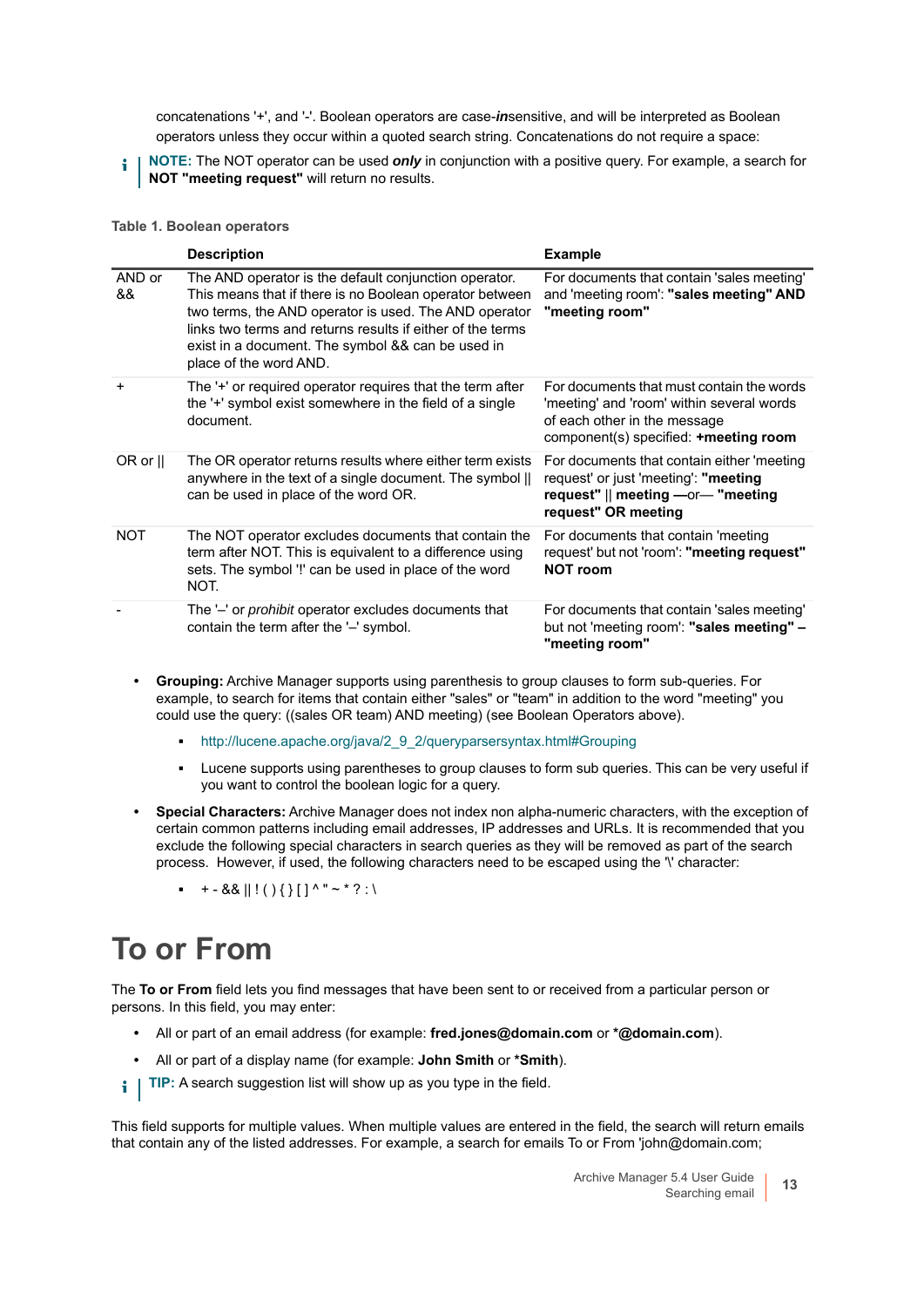fred@domain.com' will return both emails to or from John and emails to or from Fred, plus any emails to both of them.

**TIP:** The [Advanced search](#page-9-0) page provides more options for you to search by people.

## <span id="page-13-0"></span>**Date Range**

Use the **Date Range** field to search for messages based on the date that the message was received.

Choose one of the following options to specify a date range:

- **All**: (Default): All messages regardless of date received. This option must be used in conjunction with other criteria, such as search text or recipient information. Attempting to search using only the All option will generate an error.
- **Today**: Messages received on the current date.
- **Yesterday**: Messages received on the previous day.
- **This Week**: Messages received within the current calendar week.
- **Last Week**: Messages received in the previous calendar week.
- **This Month**: Messages received between the current date and the first day of the current month.
- **Last Month**: Messages received between the first and last day of the previous month.
- **Custom Range** (and related fields): Messages received within a specified period. To specify a period, select one date from the **Start Date** calendar, and select another one from the **End Date** calendar.

### <span id="page-13-4"></span><span id="page-13-1"></span>**Attachments**

The **Attachments** search lets you search for an email containing a specific attachment, or the attachment itself by the file name.

To find an attachment, enter the file name of the attachment. You can enter the file name with asterisk (\*) to perform a wildcard search. The asterisk (\*) can be placed at the beginning, end, or in the middle of the file name.

**TIP:** The [Advanced search](#page-9-0) page allows you to specify the file name, minimum/maximum file size and file ÷ type for the attachment.

## <span id="page-13-2"></span>**Tags**

Tags provide a way of categorizing email messages within Archive Manager. For example, you can tag messages as being associated with a particular project or investigation. This allows you and your organization to access the email data more effectively.

To search for messages associated with one or more tags, select the tag(s) from the tag list shown as you type in the filed.

# <span id="page-13-3"></span>**Viewing your search results**

Messages matching your search criteria will be displayed and the **Active Filter** information panel will indicate what search criteria have been used. See the [Managing search results](#page-16-2) section for more information.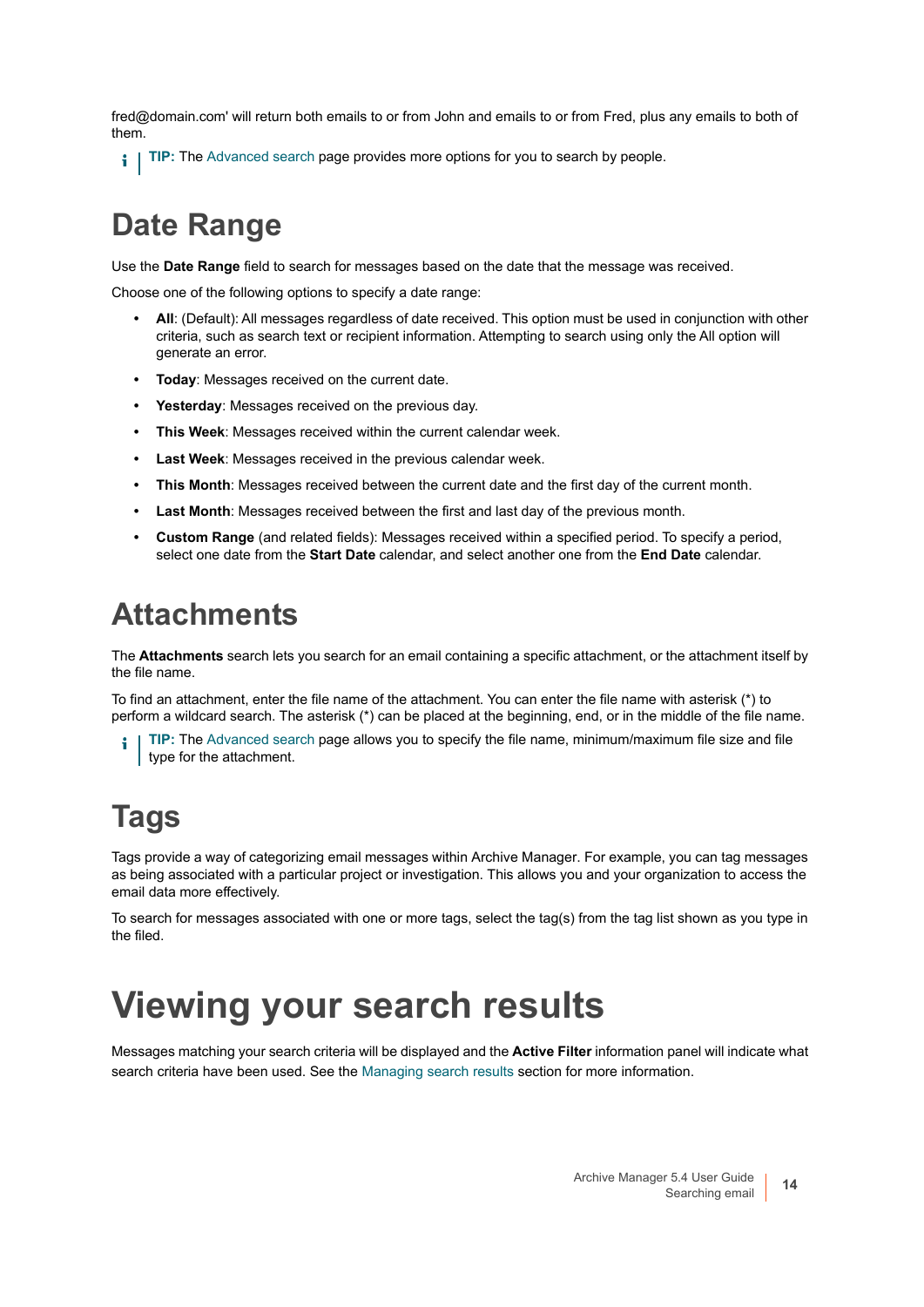# <span id="page-14-3"></span><span id="page-14-0"></span>**Saving and reusing searches**

The **Save Search** feature lets you save frequently used and complex searches, which can later be recalled for future searches.

#### *To save a search:*

- 1 Create and execute a search.
- 2 Click **Save Search**.
- 3 Enter a name for your search in the **Search Name** field.
- 4 Click **Save** to save your search.

The names of saved searches appear under **Saved Searches** in the sidebar.

**TIP:** You can also save a search, update or delete a saved search on the [Advanced search](#page-9-0) page.i I

## <span id="page-14-1"></span>**Executing a saved search**

To execute a saved search, click the title of the saved search in the **Saved Searches** tab (in the sidebar). The related Email Search form, and the search results are displayed along with a description of the search criteria used.

### <span id="page-14-2"></span>**Working with saved searches**

- **•** [Using a saved search as a starting point](#page-14-4)**:** Refine or redefine the criteria of the saved search to perform a new search.
- **•** [Using a saved search as the basis for a new saved search](#page-14-5)**:** Create a new saved search based on the criteria for the existing saved search.
- **•** [Renaming a saved search](#page-15-0): Change the name of a saved search.
- **•** [Deleting a saved search](#page-15-1)**:** Remove a saved search.

### <span id="page-14-4"></span>**Using a saved search as a starting point**

#### *To use a saved search as the starting point for another search:*

- 1 Execute the saved search. All of your search results are displayed. The related search criteria are displayed as filters in the **Active Filter** panel.
- 2 Perform search as described in the [How to perform a search](#page-8-0) section.

### <span id="page-14-5"></span>**Using a saved search as the basis for a new saved search**

#### *To use a saved search as the basis for creating a new saved search:*

- 1 Execute the saved search. The related search criteria are displayed as filters in the **Active Filter** panel.
- 2 Perform search as described in the [How to perform a search](#page-8-0) section.
- 3 Click **Save Search** and specify a name for the new search in the **Search Name** field.
- 4 Click **Save**. The **Saved Searches** tab in the sidebar is updated with the title of the newly saved search added to the list of menu items.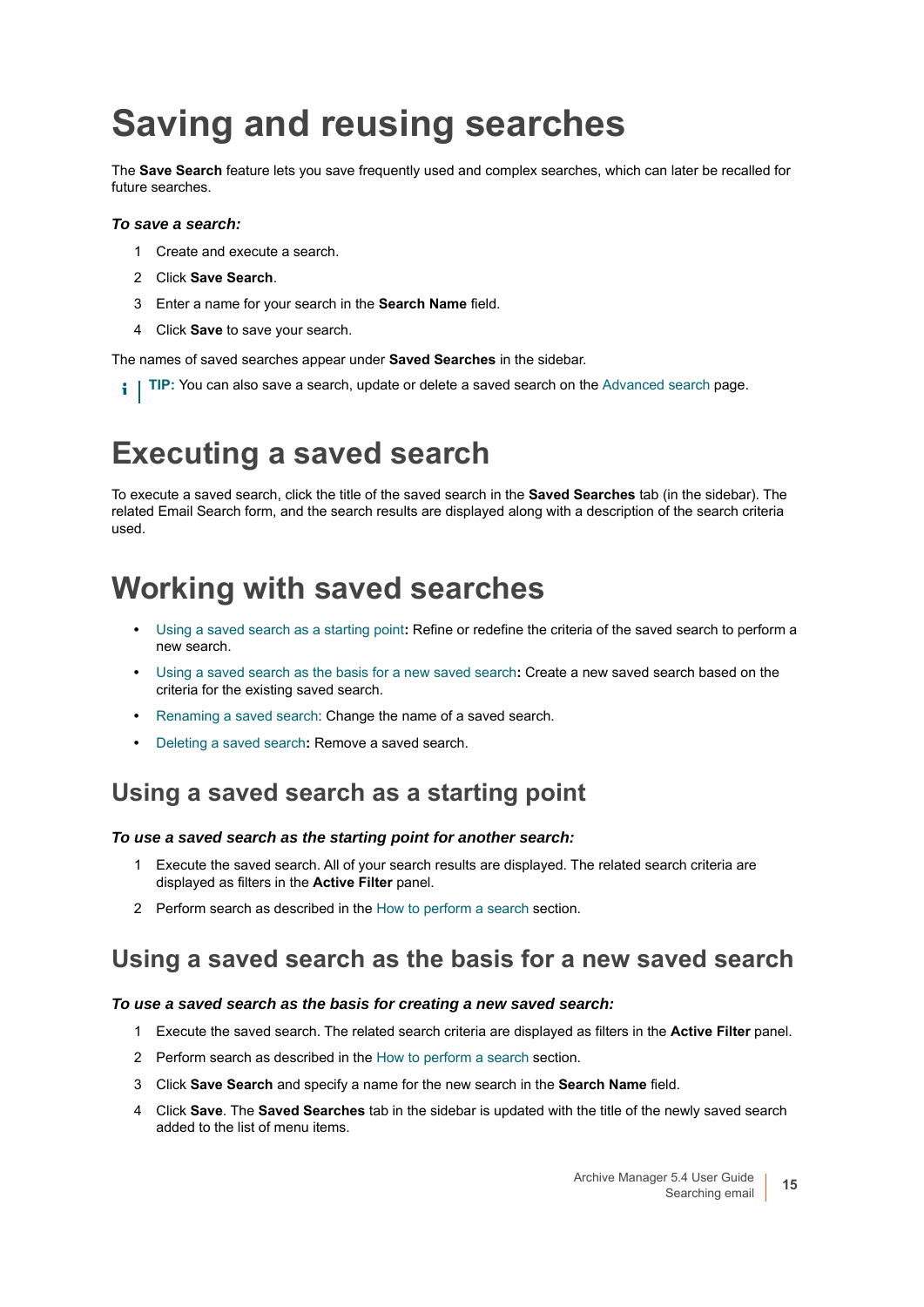### <span id="page-15-0"></span>**Renaming a saved search**

### *To rename a saved search:*

- 1 Under the **Saved Searches** tab in the sidebar, hover over the name of saved search you want to rename, a more options icon […] will appear to the right of the saved search name.
- 2 Click the icon […] and select **Rename**.
- 3 Enter a new name for the saved search in the text box.
- 4 Click the check mark icon.

### <span id="page-15-1"></span>**Deleting a saved search**

### *To delete a saved search:*

- 1 Under the **Saved Searches** tab in the sidebar, hover over the name of saved search you want to rename, a more options icon […] will appear to the right of the saved search name.
- 2 Click the icon […] and select **Delete**.
- 3 Click **OK** to confirm the deletion.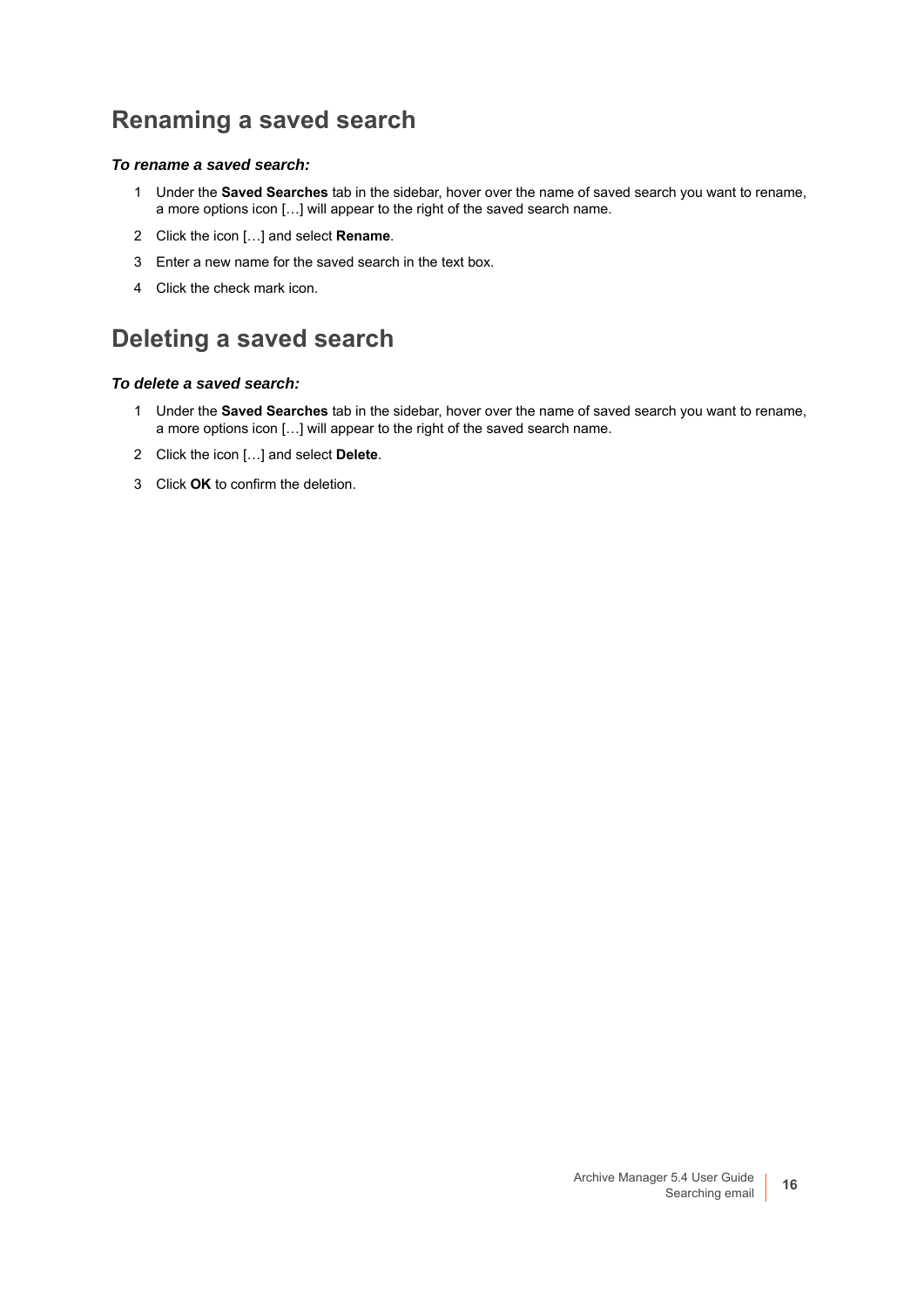# **Working with messages**

- <span id="page-16-0"></span>**•** [Managing search results](#page-16-1)
- **•** [Using message tabs](#page-18-0)
- **•** [Using message toolbar](#page-19-2)
- **•** [Reconstructing messages using the Archive Manager Outlook Form](#page-23-0)
- **•** [Reconstructing messages using Outlook Web App \(OWA\) reconstruction tool](#page-24-1)

## <span id="page-16-2"></span><span id="page-16-1"></span>**Managing search results**

Once you have located archived data within Archive Manager, there are several options available to you. These options include:

- **•** View, forward, or reply to a message.
- **•** Send a message to the email address associated with your login.
- **•** Apply comments and tags.
- **•** Copy one or more messages to another folder.
- **•** Print a message.
- **•** Save or export search results if you have the proper permissions.
- **NOTE:** For Exchange systems, Archive Manager archives all Outlook item types except Journal entries i (activities). The term "messages," as used in this chapter, may therefore refer to item types other than email messages: calendar appointments, meeting invitations, tasks, task requests, sticky notes, contacts, and personal distribution lists.

#### *Exporting your search results*

Search results can be exported by clicking **Export All** above the search results. This option is available only if you have the appropriate permissions.

**i** | NOTE: The Export All feature is not available when you access from a mobile device.

#### *Sorting your search results*

Search results can be sorted by clicking once on the header of the column by which you want to sort. The default sort order is by message date, newest to oldest.

#### *Opening messages*

To open a message in your search results, click the subject of the message you want to open. The message slides in from the right side of the screen.

For a message window, the following tabs are displayed:

- **•** [Message](#page-18-1)
- **•** [Headers](#page-18-2)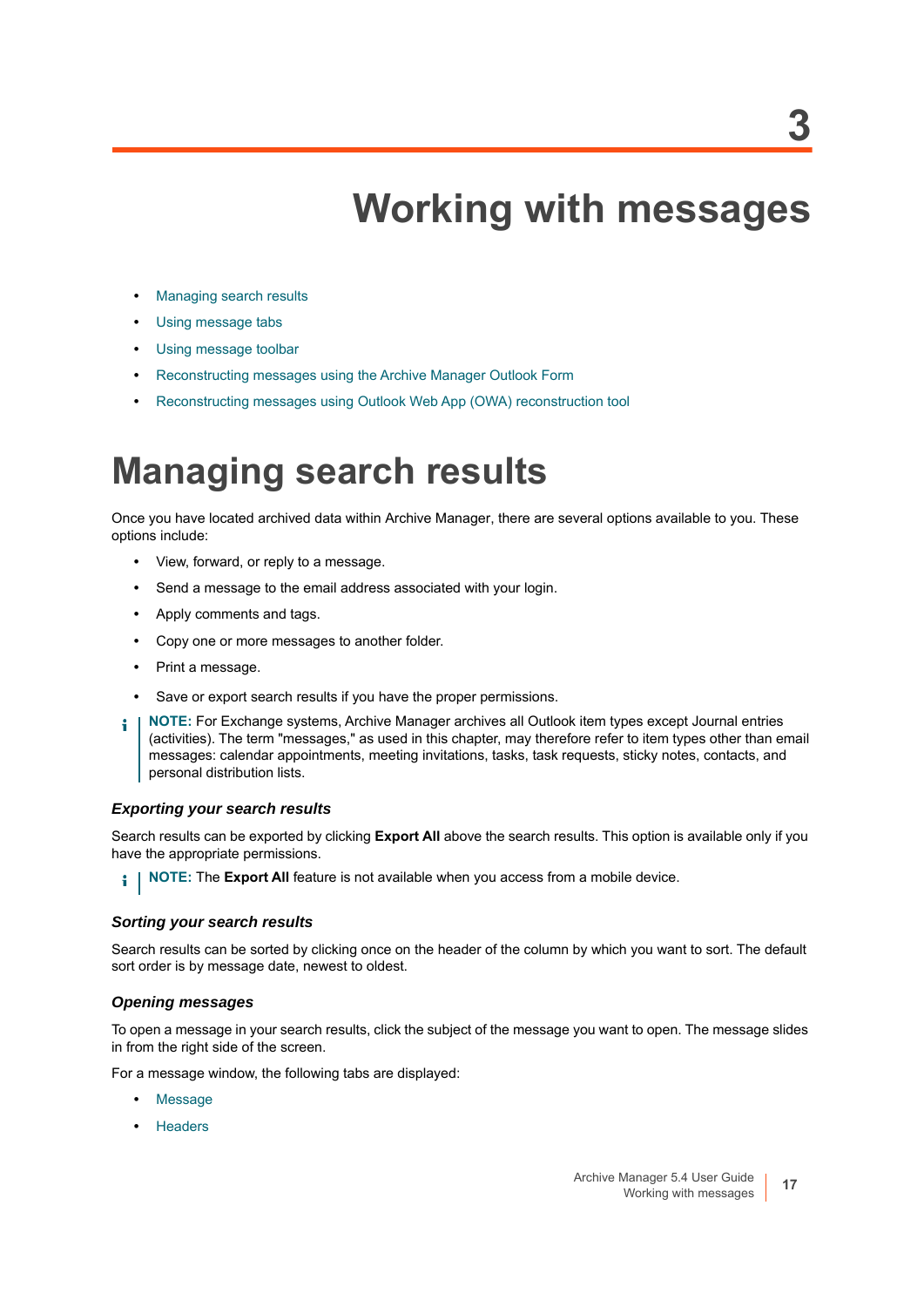- **•** [Journal Report](#page-18-3)
- **•** [Access History](#page-19-0)
- **•** [Source Properties](#page-19-1)

The message window displays the following information for each message:

- **From**: Whom the message is from.
- **To**: The persons to whom the message was addressed.
- **CC**: Any persons copied on the message.
- **Subject**: The subject of the message.
- **Sent**: The date and time that the message was sent, based on the computer clock on the sender's computer.

**NOTE:** RTF messages created with Outlook 2007 that contain embedded graphics may not display the ÷ embedded graphics properly in the message body.



A green check indicates that the message is secure and has not been tampered with in any way.



A red X indicates that the message may have been tampered with. Please contact your system administrator for more information.

You can execute the following actions for the message in the message window:

- **•** [Reply](#page-20-0)
- **•** [Reply to All](#page-20-1)
- **•** [Forward](#page-21-0)
- **•** [Send to Me](#page-21-1)

The actions listed above require the user to have an email address in Archive Manager. The administrator does not have a default email address, so one needs to be created.

- **•** [Copy](#page-22-0)
- **•** [Tags](#page-22-1)
- **•** [Comment](#page-22-2)
- **•** [Print](#page-23-3)
- **•** [View Images](#page-22-3)

**NOTE:** The **Copy**, **Tag** and **Comment** options are visible only if you have the proper permissions.i I

#### *Selecting messages in your search results*

If you select a message or messages from your search results by checking the check box next the message subject, you can perform the following actions to the message(s) with the panel above the search results:

- **•** Copy to another folder
- **•** Add tags (Visible only if you have the proper permissions.)
- **•** Remove from folder: This option is only available when the message(s) you select is from a Custom Mailbox folder.

#### *Previewing attachment history reports*

When you click on an attachment, the right-hand pane displays the following information:

**•** A link with the attachment name that you click on to download the attachment.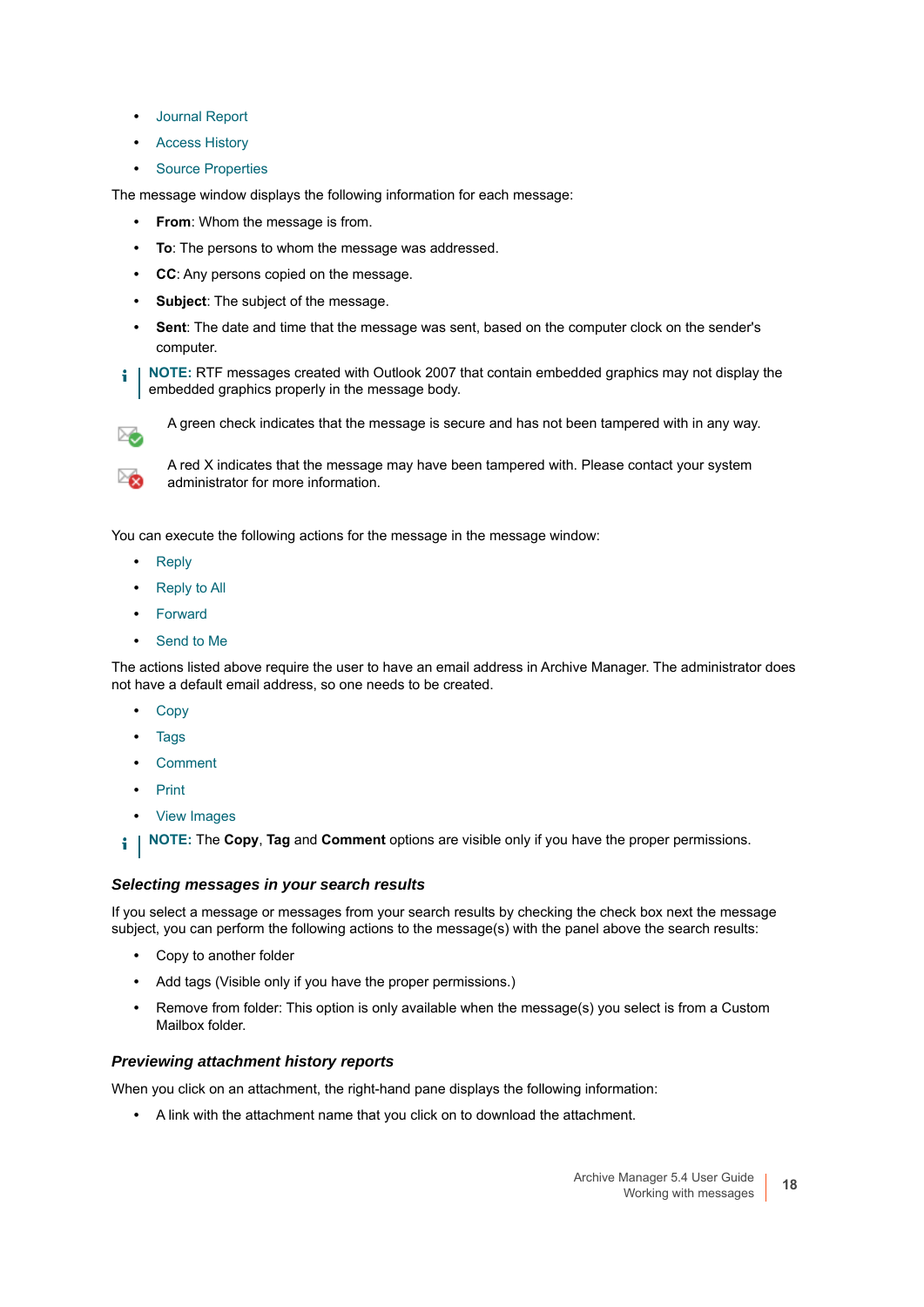- **•** A **Related Messages** tab that displays all of the messages to which the attachment is linked, and that you have the appropriate permissions to view.
- **•** An **Attachment Aliases** tab that lists all other names associated with the attachment. Multiple names occur due to singe instancing. (Any attachment that contains the same content is only archived once, but the individual names are archived.)
- **•** An **Access History** tab that displays a log of users that have viewed or downloaded the attachment.

# <span id="page-18-0"></span>**Using message tabs**

Archive Manager provides additional information related to a message.

## <span id="page-18-1"></span>**Message**

The Message tab of the message simply contains the body of the message, displayed in the same format as the original message (either HTML or plain text).

## <span id="page-18-2"></span>**Headers**

Message headers provide a list of technical details, such as the message ID, who it came from, the date and the thread index.

These details can be useful for identifying problems with email or identifying sources of unsolicited commercial email messages.

- **Message-ID**: The message has been given this number for identification purposes. This ID number is assigned to the message permanently.
- **From**: Whom the message is from and the sender's email address.
- **To**: The person(s) to whom the message was addressed.
- **Subject**: The subject of an email message.
- **Date**: The date and time that the email message was sent, based upon the computer clock on the sender's computer.
- **Thread-Topic**: The topic for the messages contained in this thread.
- **Thread-Index**: This header is used for associating multiple messages to a similar thread.
- **Content-class**: This is an additional MIME header. It tells MIME-compliant email programs what type of content to expect in the message.
- **MIME-Version**: Specifies the version of the MIME protocol that was used by the sender.

## <span id="page-18-3"></span>**Journal Report**

The Journal Report will generally contain the following information:

- **Sender:** Whom the message is from and the sender's email address.
- **Message-ID**: The message has been given this number for identification purposes. This ID number is assigned to the message permanently.
- **Recipients**: The person(s) to whom the message was addressed and their email addresses.

There are two types of journaling: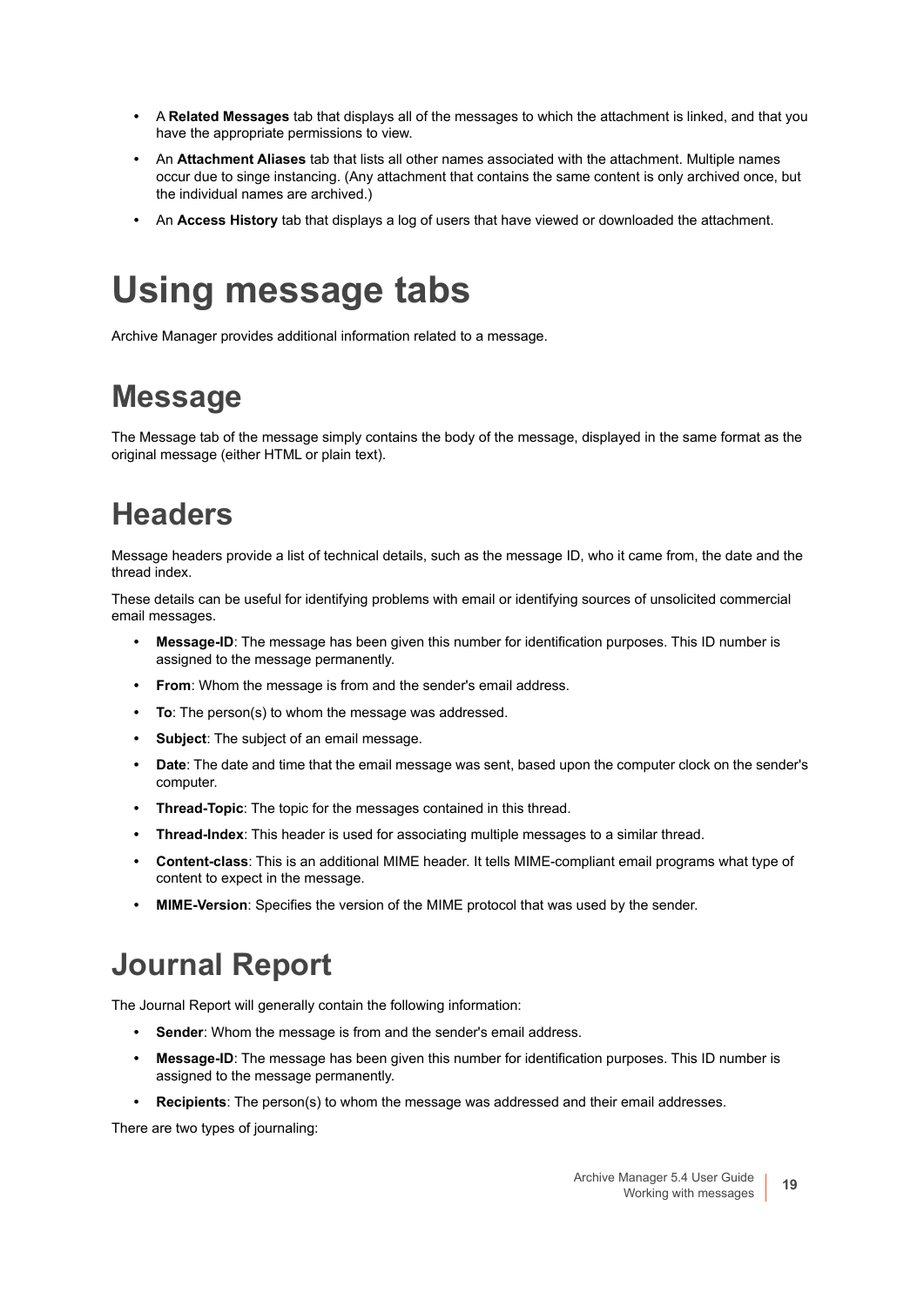- **Message-only journaling:** This type of journaling captures all messages from users on a specific Mailbox database and sends the message copy to a specified journaling Mailbox.
- **Envelope journaling**: This type of journaling is available only with Microsoft Exchange. Envelope journaling is different from standard journaling in that it lets you archive P1 message headers (envelope headers). This includes information about the recipients, including BCC recipients and recipients from distribution groups. The journal report is able to contain an expansion of the recipient list for the message only if envelope journaling is configured.

**Example**: If the original message was sent to the group **all@yourcompany.com**, the journal report will display all individual email addresses within the group **all@yourcompany.com**.

## <span id="page-19-0"></span>**Access History**

The **Access History** tab of the message lets you view all users who have accessed the message, in a table that shows this information:

- **Date viewed**: The date and time that the message was accessed
- **Login name**: The login name of the user who accessed the message
- **Display name**: The display name of the user who accessed the message
- **IP Address**: The IP address of the user who accessed the message

The **Exclude me** checkbox allows you to view message access history from all users except yourself. This option is checked by default. Uncheck this option to view your own access history.

## <span id="page-19-1"></span>**Source Properties**

The **Source Properties** tab of the message shows the source property list of the message from the Exchange mailbox system.

# <span id="page-19-2"></span>**Using message toolbar**

Archive Manager provides a set of email client functionality for working with a message after it has been located in the Archive Manager database. A toolbar for working with the message is displayed at the top of the message window.

Use the toolbar buttons to perform any of the following tasks:

- **Reply**:
	- **▪** [Reply:](#page-20-0) Reply to the sender of the message.
	- **▪** [Reply to All:](#page-20-1) Reply to the sender and all other addressee(s) of the message.
	- **▪** [Forward:](#page-21-0) Forward the message to the addressee(s) you specify.
	- **■** [Send to Me:](#page-21-1) Send the message to the email address associated with your login.
- **•** [Copy:](#page-22-0) Copy the message to another folder in a mailbox.
- **•** [Tags:](#page-22-1) View the current message tags, or add/remove a tag.
- **•** [Comment:](#page-22-2) View the current message comments, or add a new comment.
- **•** [View Images](#page-22-3): Display any linked images in the message that may have been suppressed by Archive Manager. This button is visible only for HTML messages, not for text messages.
- **•** [Print](#page-23-3): Print the message using the standard browser printing functionality.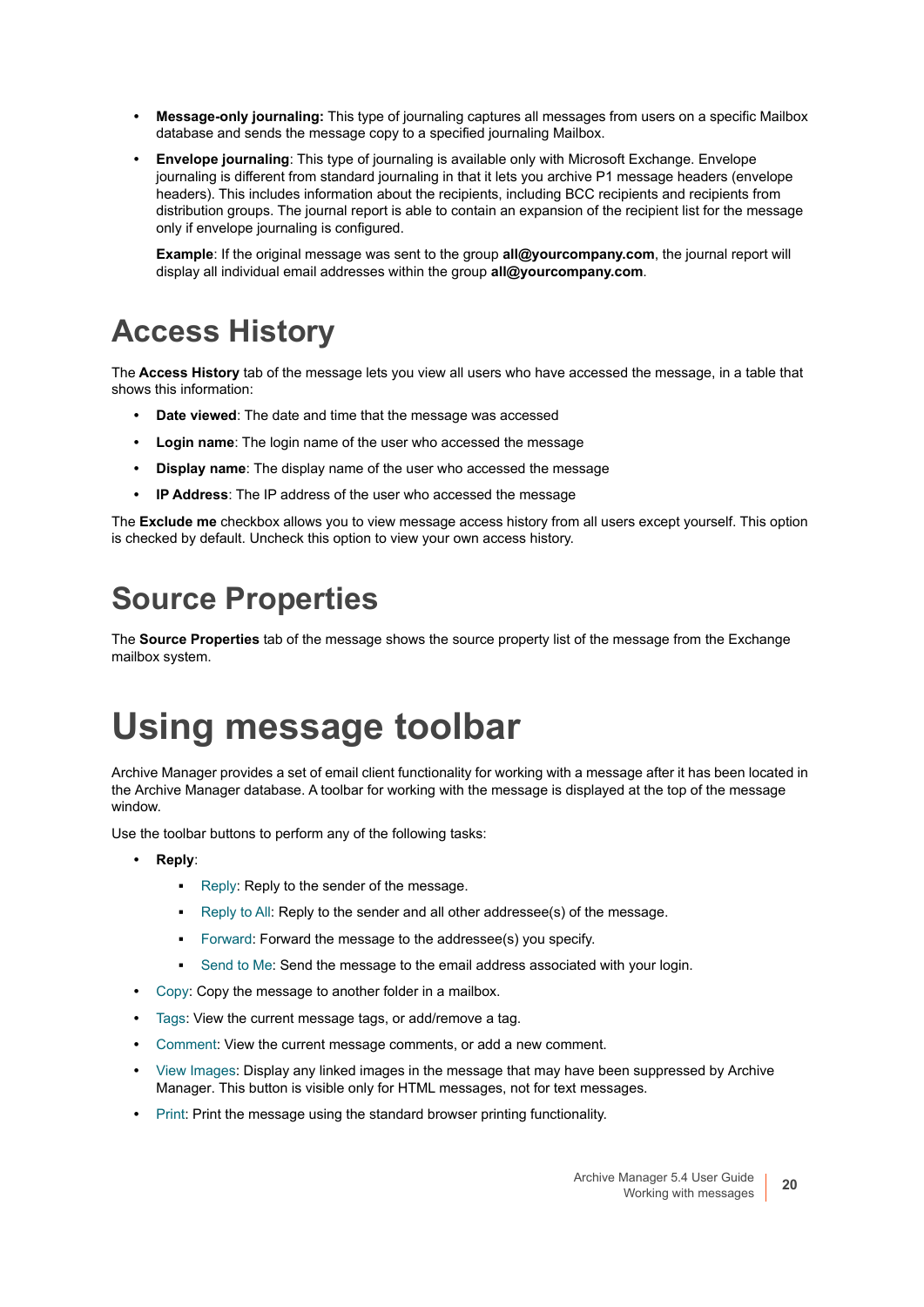### <span id="page-20-0"></span>**Reply**

### *To reply to the sender of the message:*

- 1 Click **Reply**. A new message is created in the current window with the following information pre-populated:
	- **▪** The email address of the original message sender in the **To**: field.
	- **▪** "RE:" followed by the subject line of the original message in the **Subject**: field.
	- **▪** The content of the original message as the body of the new message.
- 2 Edit the message as required. You can change any field, including those that are pre-populated.
	- **To**: Add or remove direct recipients of the message.
	- **CC**: Add or remove copied recipients of the message.
	- **Subject**: Modify the subject line of the message.
	- **Message body**: Add or edit the content of the message. You can apply some basic formatting to the content of the message using the toolbar at the top of the message.
- 3 Click **Send**. The message is sent to the specified recipients and a copy is forwarded to the email address associated with your login for audit trail purposes.

### <span id="page-20-1"></span>**Reply to All**

#### *To reply to the sender and all other recipients of the message:*

- 1 Click **Reply to All**. A new message is created in the current window with the following information prepopulated:
	- **▪** The email address of the sender of the original message and any other direct recipients of the message in the **To**: field.
	- **▪** The email addresses of any copied recipients of the original message in the **CC**: field.
	- **▪** "RE:" followed by the subject line of the original message in the **Subject**: field.
	- **•** The content of the original message as the body of the new message.
- 2 Edit the message as required. You can change any field, including those that are pre-populated.
	- **To**: Add or remove direct recipients of the message.
	- **CC**: Add or remove copied recipients of the message.
	- **Subject:** Modify the subject line of the message.
	- **Message body:** Add or edit the content of the message. You can apply some basic formatting to the content of the message using the toolbar at the top of the message.
- 3 Click **Send**. The message is sent to the specified recipients and a copy is forwarded to the email address associated with your login for audit trail purposes.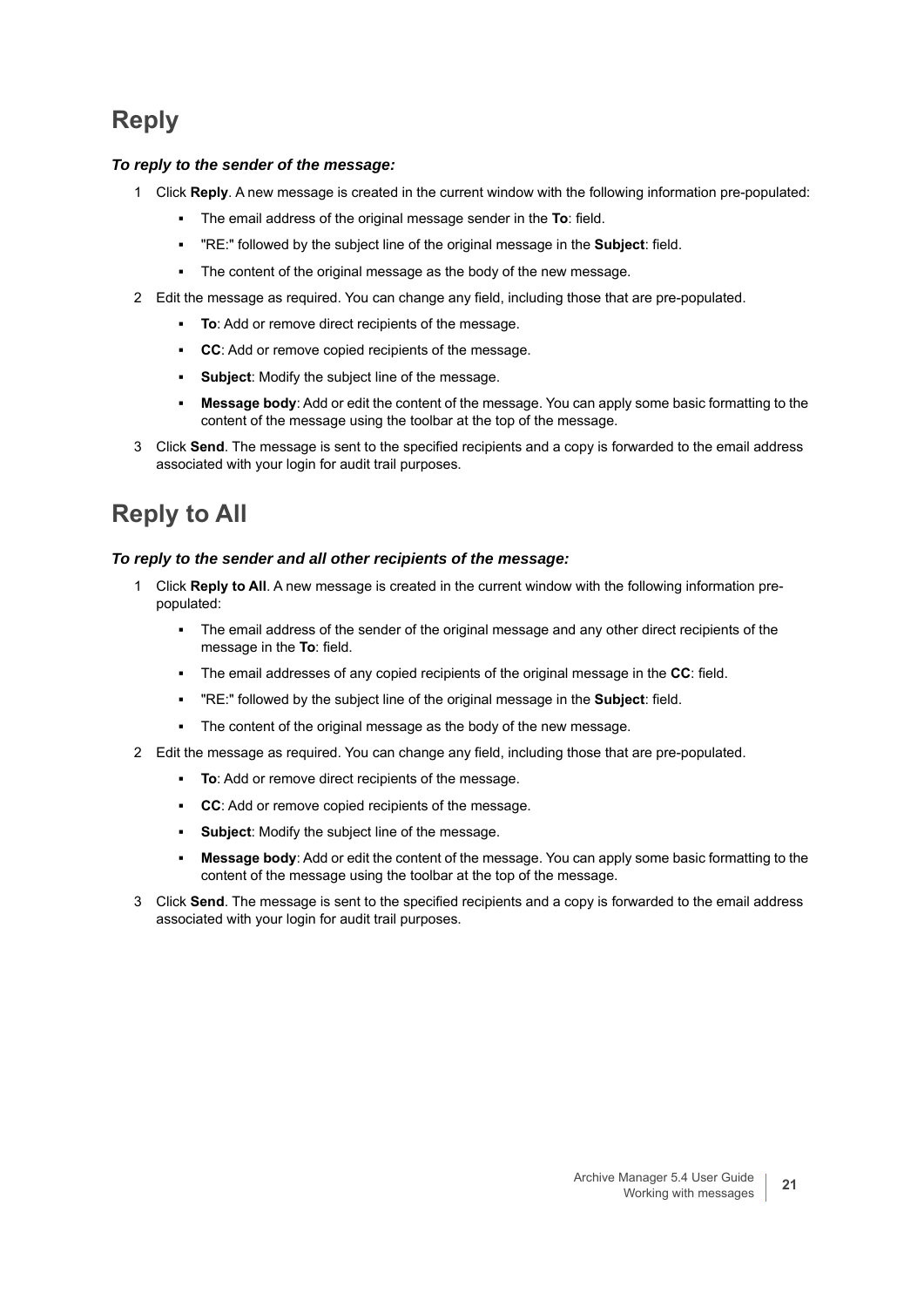### <span id="page-21-0"></span>**Forward**

- **NOTE:** For Exchange systems, Archive Manager archives all Outlook item types except Journal entries (activities). Non-email items (other than email messages) can be forwarded from Archive Manager only as non-functional HTML representations of the original items. This restriction applies to:
	- **•** calendar appointments
	- **•** sticky notes
	- **•** meeting invitations
	- **•** contacts
	- **•** tasks
	- **•** personal distribution lists
	- **•** task requests

### *To forward the message to the recipients of your choice:*

- 1 Click **Forward**. A new message is created in the current window with the following information prepopulated:
	- **▪** "FW:" followed by the subject line of the original message in the **Subject**: field.
	- **▪** The content of the original message as the body of the new message.
- 2 Enter the addressee information and edit the message as required. You can change any field, including those that are pre-populated. You must enter at least one email address in either the **To:** or **CC**: field before sending the message.
	- **To**:-Add or remove direct recipients of the message.
	- **CC**:-Add or remove copied recipients of the message.
	- **Subject**:-Modify the subject line of the message.
	- **Message body-Add or edit the content of the message. You can apply some basic formatting to the** content of the message using the toolbar at the top of the message.
- 3 Click **Send**. The message is sent to the specified recipients and a copy is forwarded to the email address associated with your login for audit trail purposes.

### <span id="page-21-1"></span>**Send to Me**

#### *To forward the message to the email address associated with your login:*

- 1 Click **Send to Me** to create a new message in the current window with the following information prepopulated:
	- **▪** The email address associated with your login in the **To:** field
	- **▪** "FW:" followed by the subject line of the original message in the **Subject**: field
	- **▪** The content of the original message as the body of the new message
- 2 Edit the message as required. You can change any field, including those that are pre-populated.
	- **To**:-Add or remove direct recipients of the message.
	- **CC**:-Add or remove copied recipients of the message.
	- **Subject**:-Modify the subject line of the message.
	- **Message body**-Add or edit the content of the message. You can apply some basic formatting to the content of the message using the toolbar at the top of the message.
- 3 Click **Send**. The message is sent you at the email address associated with your Archive Manager login.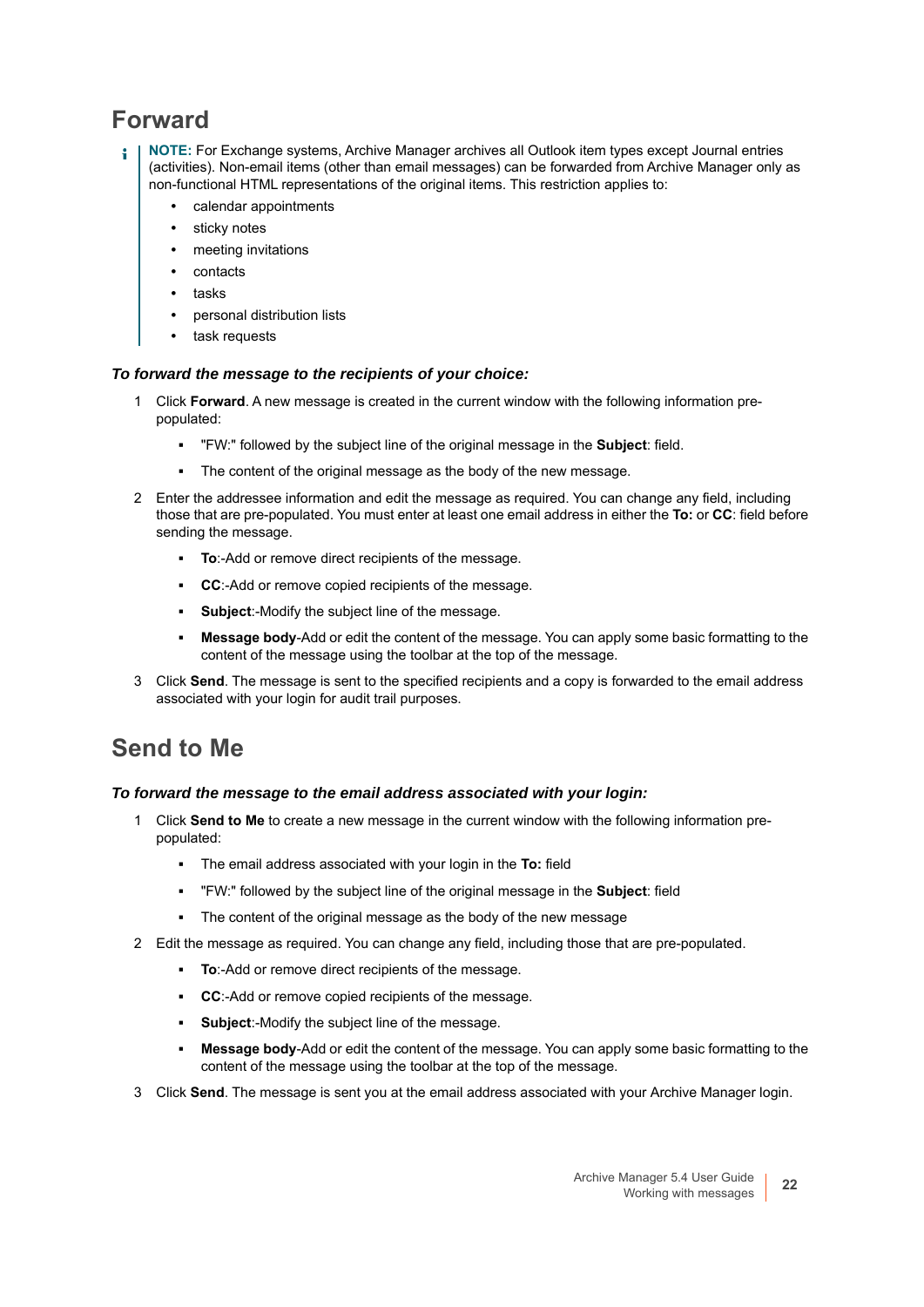### <span id="page-22-0"></span>**Copy**

### *To copy the message to another folder:*

1 Click **Copy**, and select **More Folders**.

The dialog box **Copy 1 message(s) to folder** opens.

2 In the dialog box, select the folder where you want to copy the message to, or create a new folder, and click **Copy**.

To create a new folder, hover on a mailbox or folder name, and click the more options icon [...] and select **New Folder**.

### <span id="page-22-1"></span>**Tags**

Tags provide a way of categorizing email messages within Archive Manager. This allows you and your organization to share and access your email data more effectively.

To view the tags associated with a message, click **Tags**.

#### *To add one or more tags:*

- 1 Click **Tags** and select **Add new tags**.
- 2 Click on the text box, and select one or more tags available in the list.
- 3 Click **Submit**.

We recommend message tags be added only with the guidance or permission of your system administrator, since these are defined in the Administration area of Archive Manager.

#### *To remove a tag:*

- 1 Click **Tags** and select the tag you want to remove.
- 2 Click **Yes** to confirm.

### <span id="page-22-2"></span>**Comment**

The **Comment** option of the message lets you add and view comments related to the selected message.

#### *To add a comment to a message:*

- 1 Click **Comment**.
- 2 Enter your comments.
- 3 Select whether the comment is private.
- 4 Click **Add Comment** to save your comment.

### <span id="page-22-3"></span>**View Images**

When a message body is reconstructed in the Archive Manger website, a security risk exists when the message body contains external references such as images or cascading style sheets. The Archive Manager website blocks all references to external resources beginning with *http://* and *https://*, except for hyperlinks.

To view the linked images, click **View Images** in the Toolbar.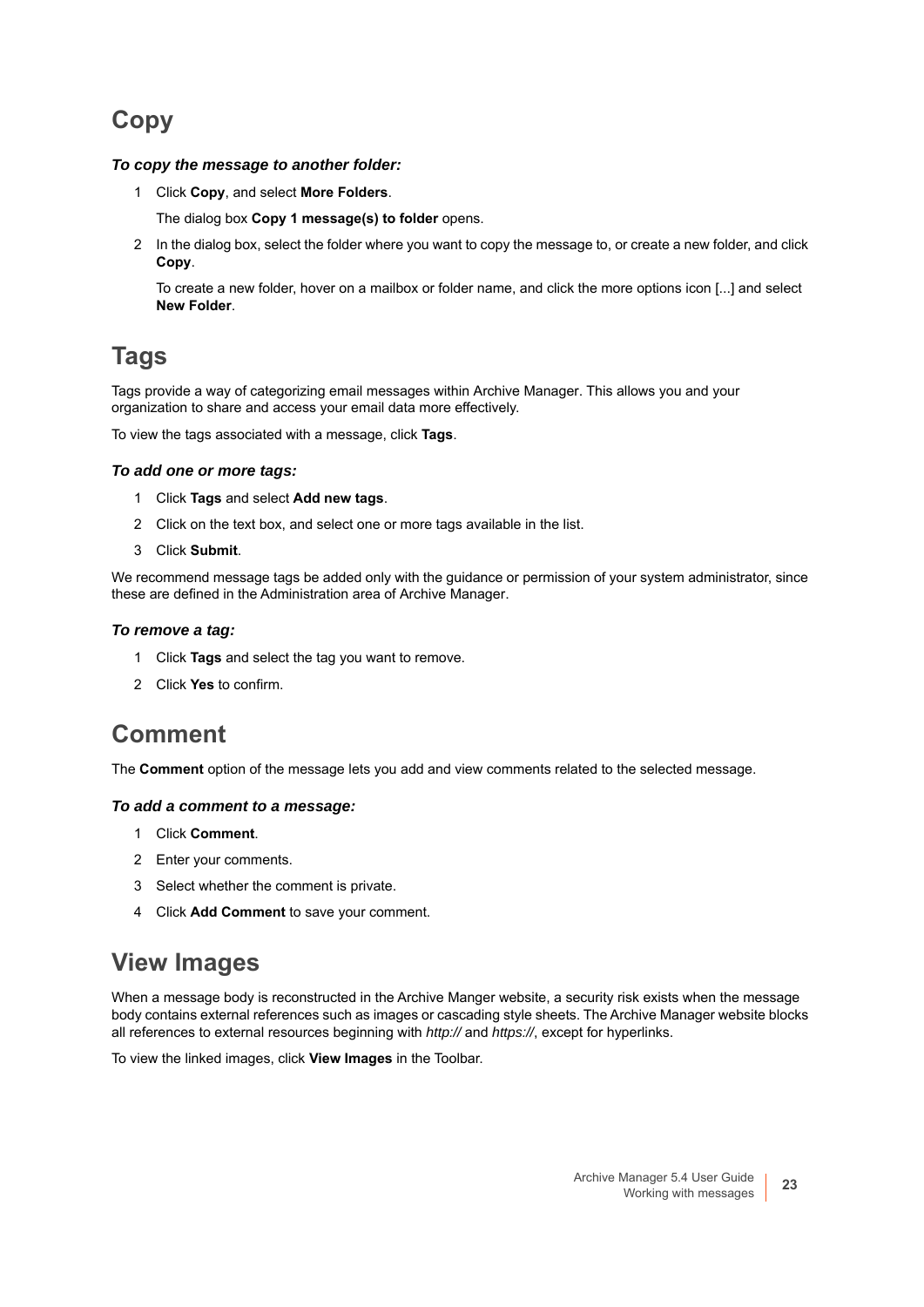### <span id="page-23-3"></span>**Print**

### *To print the message:*

- 1 Click **Print** to display the standard Print dialog box associated with your browser.
- 2 Alter any settings as required, and then click **Print** to print the message.
- **NOTE:** For more information on printing from your browser, see the application-specific help topics on ÷ printing.

# <span id="page-23-0"></span>**Reconstructing messages using the Archive Manager Outlook Form**

The Archive Manager Outlook Form allows the user to reconstruct the stubbed message(s) and attachment(s) on the Exchange server using a supported version of Microsoft Office Outlook.

## <span id="page-23-1"></span>**Reconstructing stubbed messages with Windows Authentication**

Archive Manager Outlook Form automatically reconstructs messages and/or attachments when opened if Windows Authentication is used.

In order for stubbed message reconstruction to work, the user must automatically authenticate to the Archive Manager website. The recommended method for doing this is the add the Archive Manager site to the intranet zone, as described in the next section.

## <span id="page-23-2"></span>**Adding the Archive Manager site to the intranet zone**

**D** Internet

**O** Trusted sites

 $\Rightarrow$  Restricted sites

h,

If you open the Archive Manager Site and the **Internet**, **Trusted sites** or **Restricted sites** zone message appears in the status bar (as shown above):

- 1 Run Microsoft Internet Explorer.
- 2 Click **Tools | Internet Options** on the main menu.
- 3 In the **Internet Options** dialog, go to the **Security** tab.
- 4 Select the **Local** intranet zone, and click **Sites**.
- 5 If you are using Microsoft Windows 2003, skip to step 6. Otherwise, in the **Local** intranet dialog, click **Advanced**.
- 6 Specify the Archive Manager URL and click **Add**. Then, click **OK**.
- 7 Back in the **Local** intranet dialog, click **OK**.
- 8 Select the **Local intranet** zone, and click **Custom Level**.
- 9 In the **Security Settings** dialog, go to the end of the security settings list.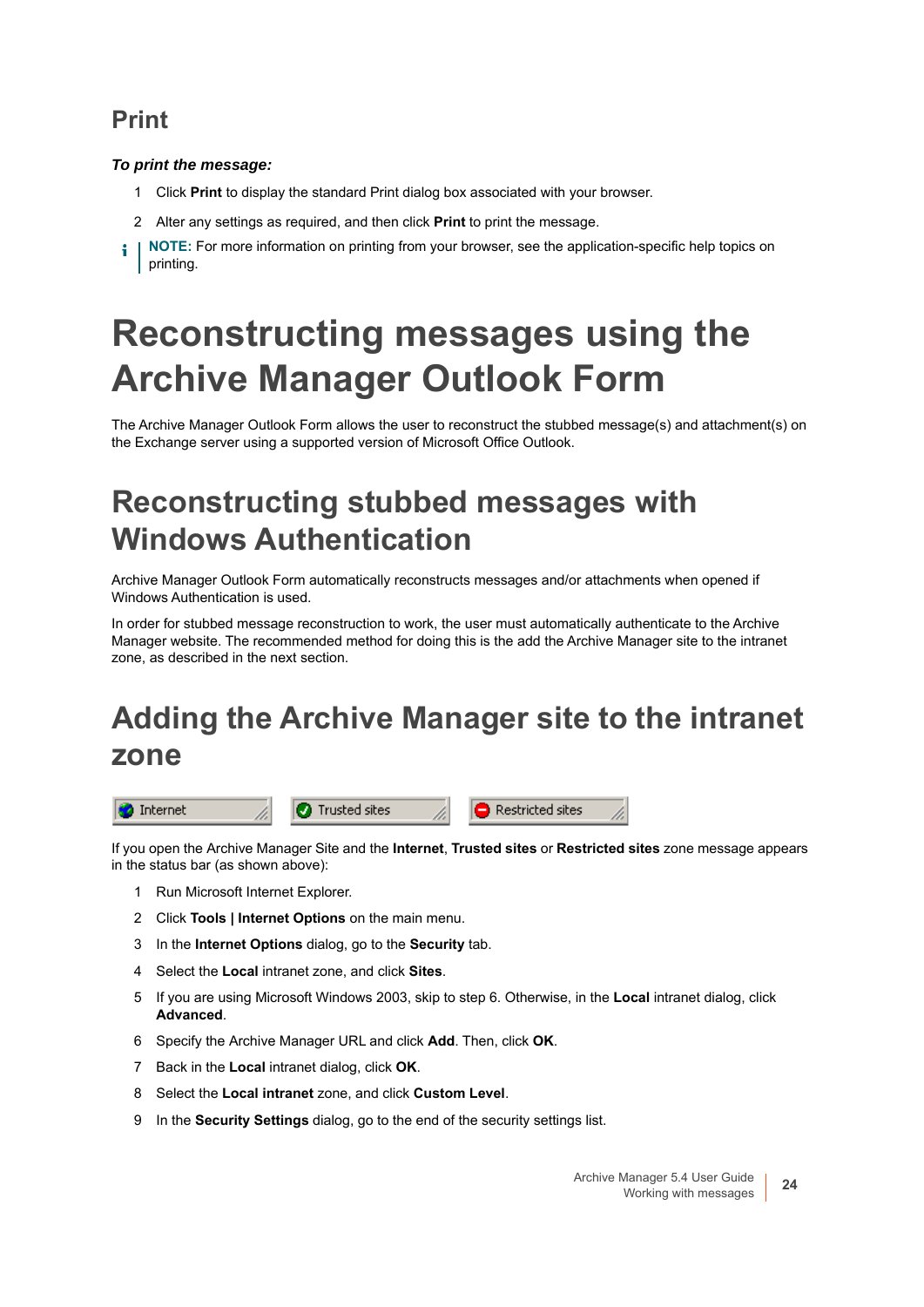- 10 Make sure the **Automatic logon only in Intranet zone** option is selected under **User Authentication | Logon**. If not, select the option.
- 11 Click **OK**.
- **NOTE:** If you are using Internet Explorer 7, adding the Archive Manager web server URL to Trusted sites may still prompt the user for credentials. Adding the site to the Local Intranet Zone will solve this problem if the Archive Manager site URL contains a local domain.

## <span id="page-24-0"></span>**Opening stubbed messages from a shared folder**

To open stubbed messages from a shared folder, the user opening the message from the shared folder must have the **allow scripts in shared folders option** checked in Outlook. The user must also have access to the Archive Manager mailbox of the user sharing the folder.

# <span id="page-24-1"></span>**Reconstructing messages using Outlook Web App (OWA) reconstruction tool**

The Outlook Web App (OWA) reconstruction tool is installed through the Download Tools page of the Administration Website. For more information about the tool, refer to the *Download Tools* chapter of the Archive Manager Administration guide.

### *To reconstruct messages in the OWA with Exchange 2007 and 2010:*

**•** Double-click a message in the message list to open it. The message will be reconstructed and displayed in the popup window.

Or,

- **•** In the preview reading pane in non-conversation mode, click **Reconstruct from Archived**. The message will be reconstructed and displayed in the reading pane.
- <sup>1</sup> | TIP: For Exchange 2010, preview reconstruction only supports Non-Conversation mode. Double-click reconstruction supports Conversation and Non-Conversation modes. To change to Non-Conversation mode, in the Arrange by... menu of the Outlook Web App, deselect the **Conversation** checkbox.

#### *To reconstruct messages in the OWA with Exchange 2013 and 2016:*

- **•** Double-click a message in the message list to open it, and click **Quest Archive Manage**r to reconstruct the message in the popup window. Or,
- **•** In the preview reading pane in non-conversation mode, click **Quest Archive Manage**r. The message will be reconstructed and displayed in the reading pane.
- **TIP:** If the message body disappears in the reading pane after the message has been reconstructed for a ÷ while, refresh the web page to show it again.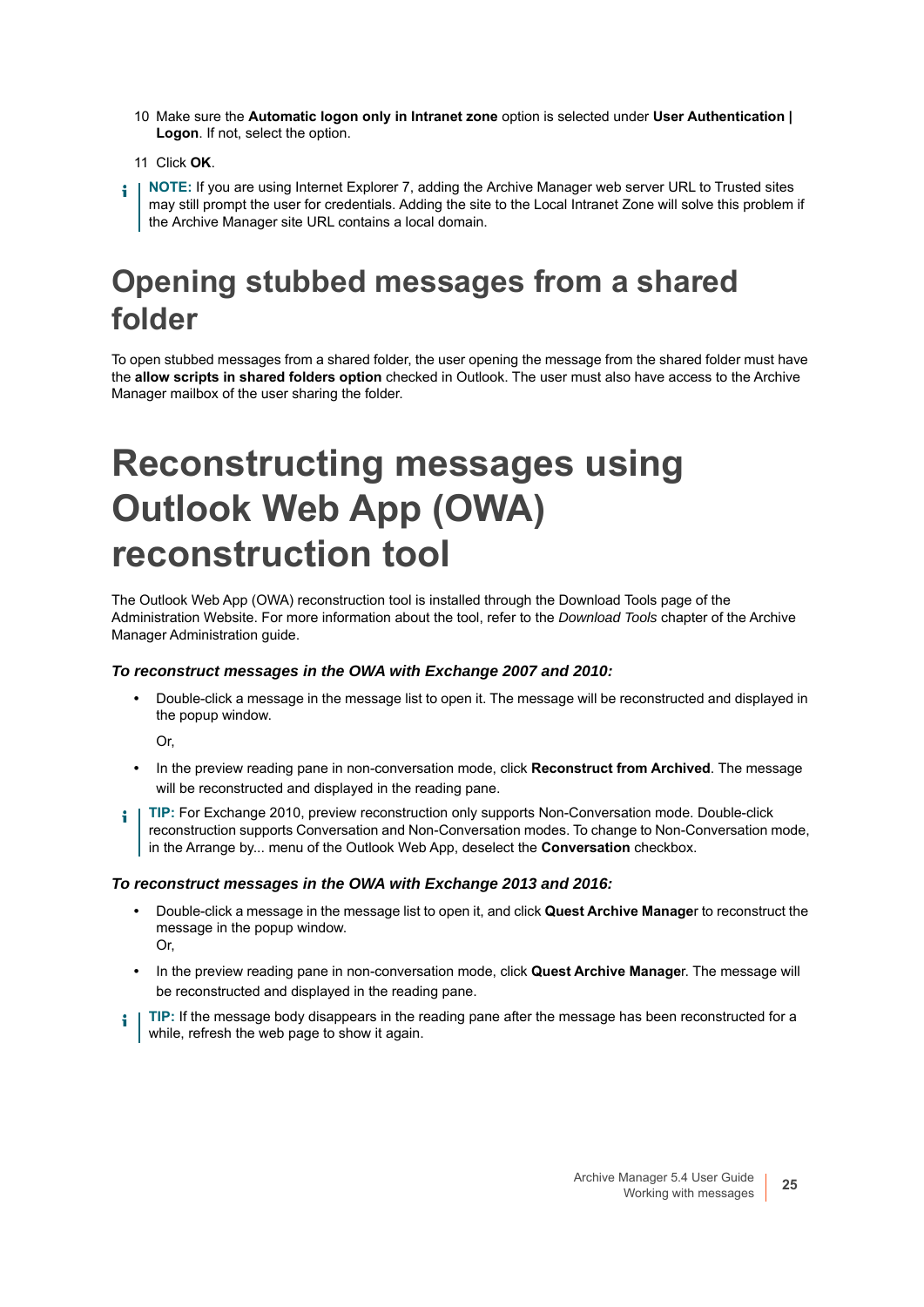<span id="page-25-2"></span>**Standard mailboxes**

- <span id="page-25-0"></span>**•** [About standard mailboxes](#page-25-1)
- **•** [Security](#page-26-0)

# <span id="page-25-1"></span>**About standard mailboxes**

Messages are organized into Mailboxes, mimicking the Mailbox structure of the Microsoft Exchange or Novell GroupWise mail server. In addition, Personal Information Store (PST) files can be loaded into Archive Manager, so Archive Manager can also access messages stored on your local computer.

**NOTE:** If you introduce changes to a PST file after it has been loaded into Archive Manager, these changes are not automatically reflected in Archive Manager. The PST file must be loaded again before new messages stored in the PST file will be displayed in Archive Manager.

Archive Manager uses an agent to scan email messages and dynamically build a folder structure that parallels the folder structure of Mailboxes found on the Microsoft Exchange server or within a PST file. The folders found in the Mailbox or PST file are automatically added to the **Standard Mailboxes** tab in Archive Manager, and can be displayed or hidden by expanding or collapsing the tree structure of the menu.

- **NOTE:** When using a mailbox, be aware of the following: ÷
	- **•** For Archive Manager to process the subfolders correctly, make sure their names do not coincide with the system folder names in Exchange or GroupWise. (e.g. Creating "Sent items", "Deleted Items" or "Trash" subfolders under Outlook Inbox/ GroupWise Cabinet might result in issues with folder display in Archive Manager).
	- **•** Because the folder agent is configured by the Archive Manager System Administrator to run at set intervals, if a message is placed into a folder on the Microsoft Exchange server, there may be some delay before the message is displayed in the parallel folder in Archive Manager.
	- **•** Archive Manager does not provide any email management functionality. The management of messages, such as creating Mailboxes or folders or moving messages between Mailboxes or folders must be performed using your email client application.
	- **•** Use extreme caution when deleting folders from the email client. You must allow sufficient time for the folder agent to discover the deletion and synchronize your Deleted Items folder accordingly before you empty the Deleted Items folder.

#### *To display messages stored in a mailbox or in a folder within a mailbox:*

- 1 Navigate to and select the m**ailbox** or folder from the **Mailboxes** menu, in the left sidebar. A list of the messages in the **mailbox** is displayed.
- **NOTE:** Selecting a mailbox or folder essentially executes a search in Archive Manager,and changes the i selected value of the drop down list to the right of the search box.
	- 2 Use the **Email Search** form to further refine the search if required.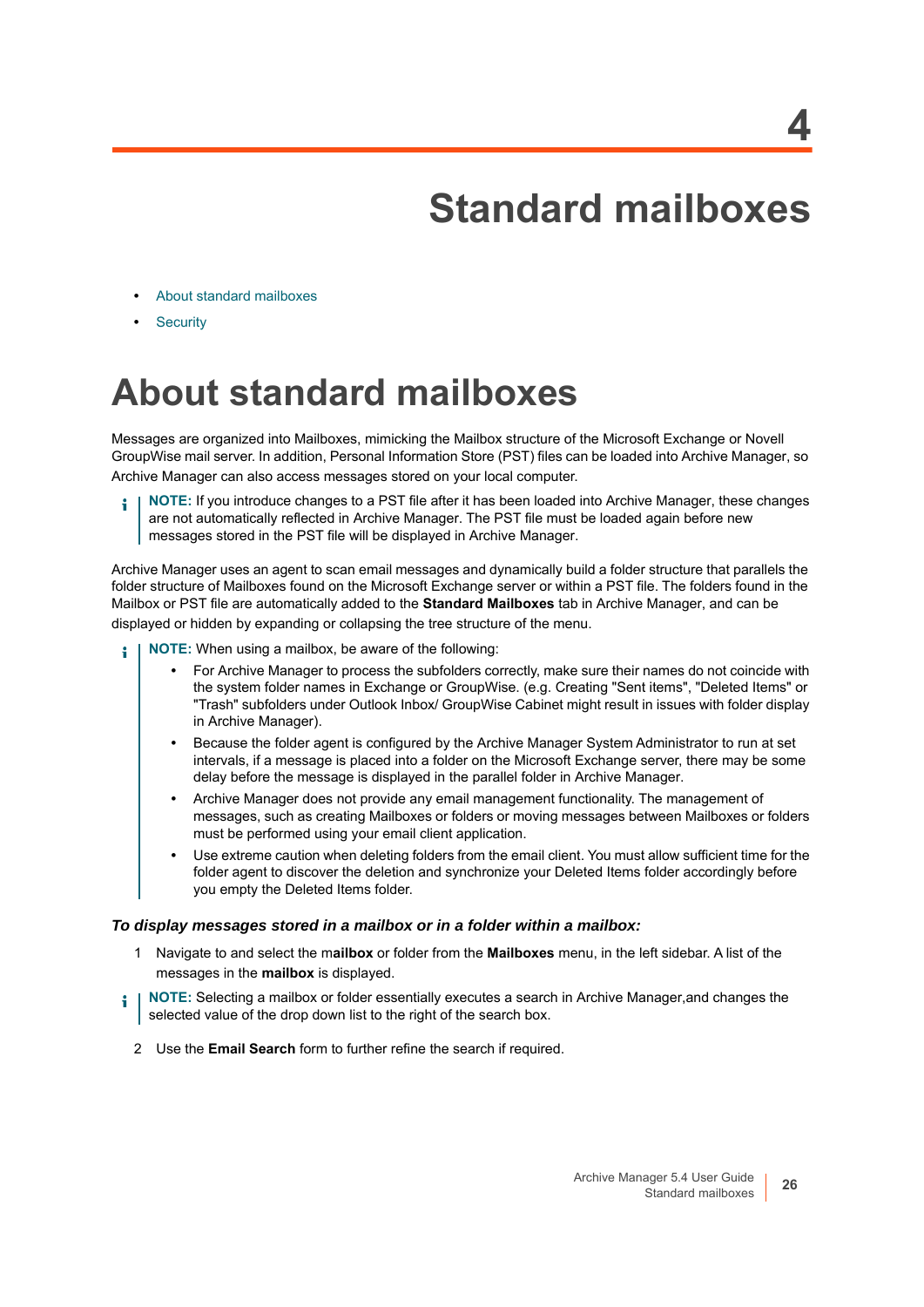# <span id="page-26-0"></span>**Security**

Security can be assigned to users to allow them to have access to your standard mailbox. [For more information,](#page-6-3)  [see Share my mailbox with other users on page 7.](#page-6-3)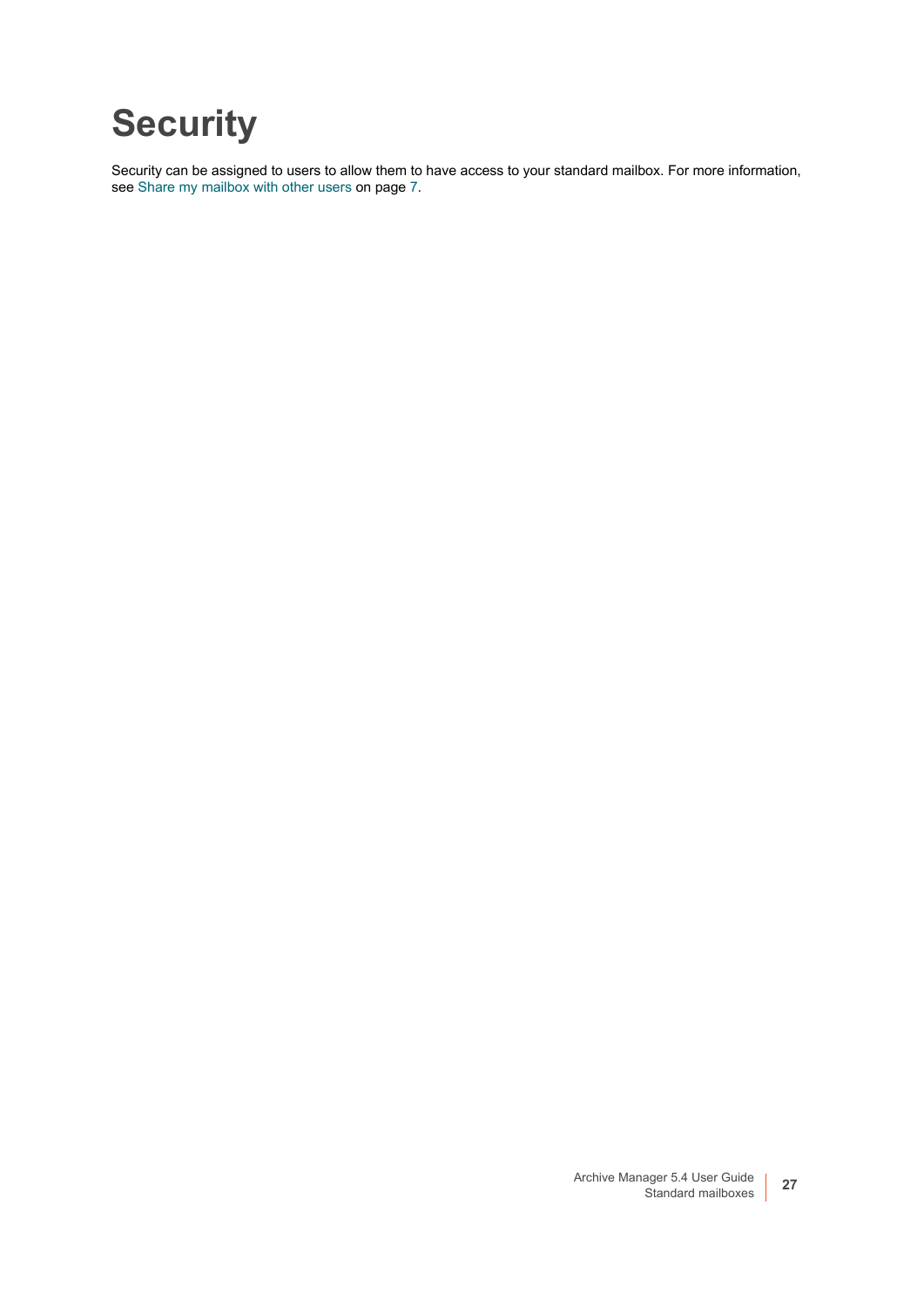# <span id="page-27-4"></span>**Custom mailboxes**

- <span id="page-27-0"></span>**•** [About custom mailboxes](#page-27-1)
- **•** [Add a custom mailbox](#page-27-2)
- **•** [Rename a custom mailbox](#page-28-0)
- **•** [Delete a custom mailbox](#page-28-1)
- **•** [Security](#page-28-2)

# <span id="page-27-1"></span>**About custom mailboxes**

Custom mailboxes let you select and copy messages into custom mailboxes and folders. You can group and copy messages from your personal Archive Manager results and copy these to user-defined mailboxes or folders. This provides the ability to group, for example, project- and customer related messages in a single Mailbox or folder, making investigations and research easier to manage.

**NOTE:** There is no limit to the number of custom mailboxes that you can create, and each one can have its i own security settings.

# <span id="page-27-2"></span>**Add a custom mailbox**

### *To add a custom mailbox:*

- 1 Click the **+New Mailbox** link under the **Custom Mailboxes** tab of the left sidebar.
- 2 Enter a mailbox name and click the check mark icon.

Alternatively, mailboxes can be created by taking the following steps:

- 1 Right-click an email message and select **Copy > More Folders**.
- 2 Click **+New Mailbox** in the **Copy 1 message(s) to folder** dialog box, enter a name for the mailbox, and click the check mark icon.

### <span id="page-27-3"></span>**Add folders to a custom mailbox**

Folders provide extra levels of detail to the custom Mailbox structure and operate in the same way as the folder structures within an email program.

#### *To add a folder to a custom mailbox:*

- 1 Hover over the custom mailbox you want to add the folder to, and click the more options icon [...] and select **New Folder**.
- 2 Enter a name for the folder and click the check mark icon. The folder is created and appears underneath the custom mailbox.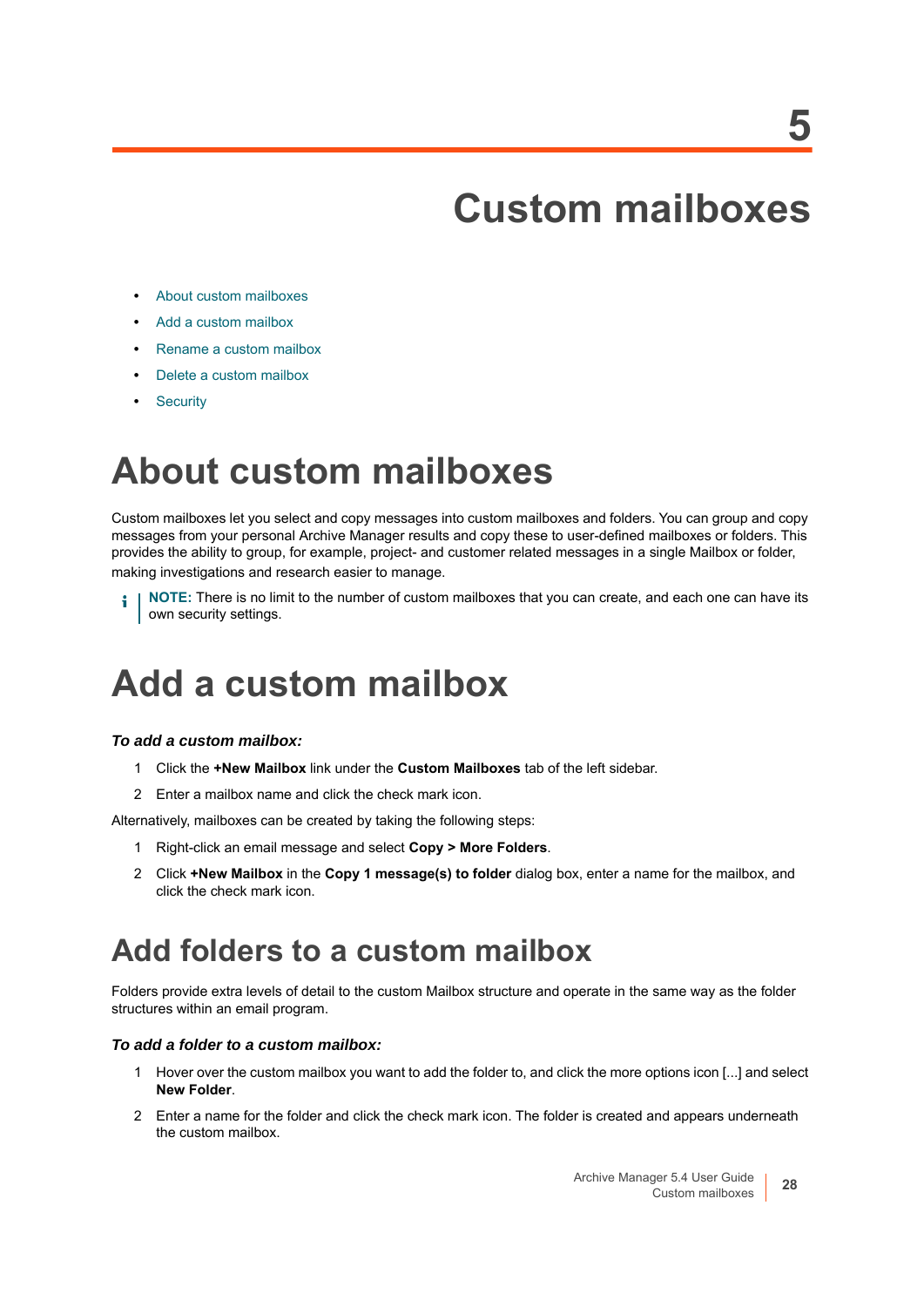### **Add messages to a custom folder**

### *To add messages to a custom folder:*

- 1 Search for messages as described in the [Searching email](#page-7-3) chapter.
- 2 Select the message(s) you want to copy to the custom Mailbox by checking the check box next to the message subject.
- 3 Select **Copy** > **More Folders**.
- **NOTE:** The Copy to Folder feature is no longer available to users without the Add/Edit Custom Mailboxes i security action.
	- 4 Choose the folder in the desired mailbox and click **Copy**.

## <span id="page-28-0"></span>**Rename a custom mailbox**

#### *To rename a custom mailbox:*

- 1 Hover over the custom mailbox name, and click the more options icon [...] and select **Rename**.
- 2 Enter the new name for the custom mailbox in the text box and click the check mark icon.

# <span id="page-28-1"></span>**Delete a custom mailbox**

### *To delete a custom mailbox:*

- 1 Hover over the custom Mailbox name, select the more options icon [...] and click **Delete**.
- 2 Click **OK** to confirm the deletion.

# <span id="page-28-2"></span>**Security**

Once custom mailboxes have been created, Archive Manager provides the capability of assigning security to them. [For more information, see Share my mailbox with other users on page 7.](#page-6-3)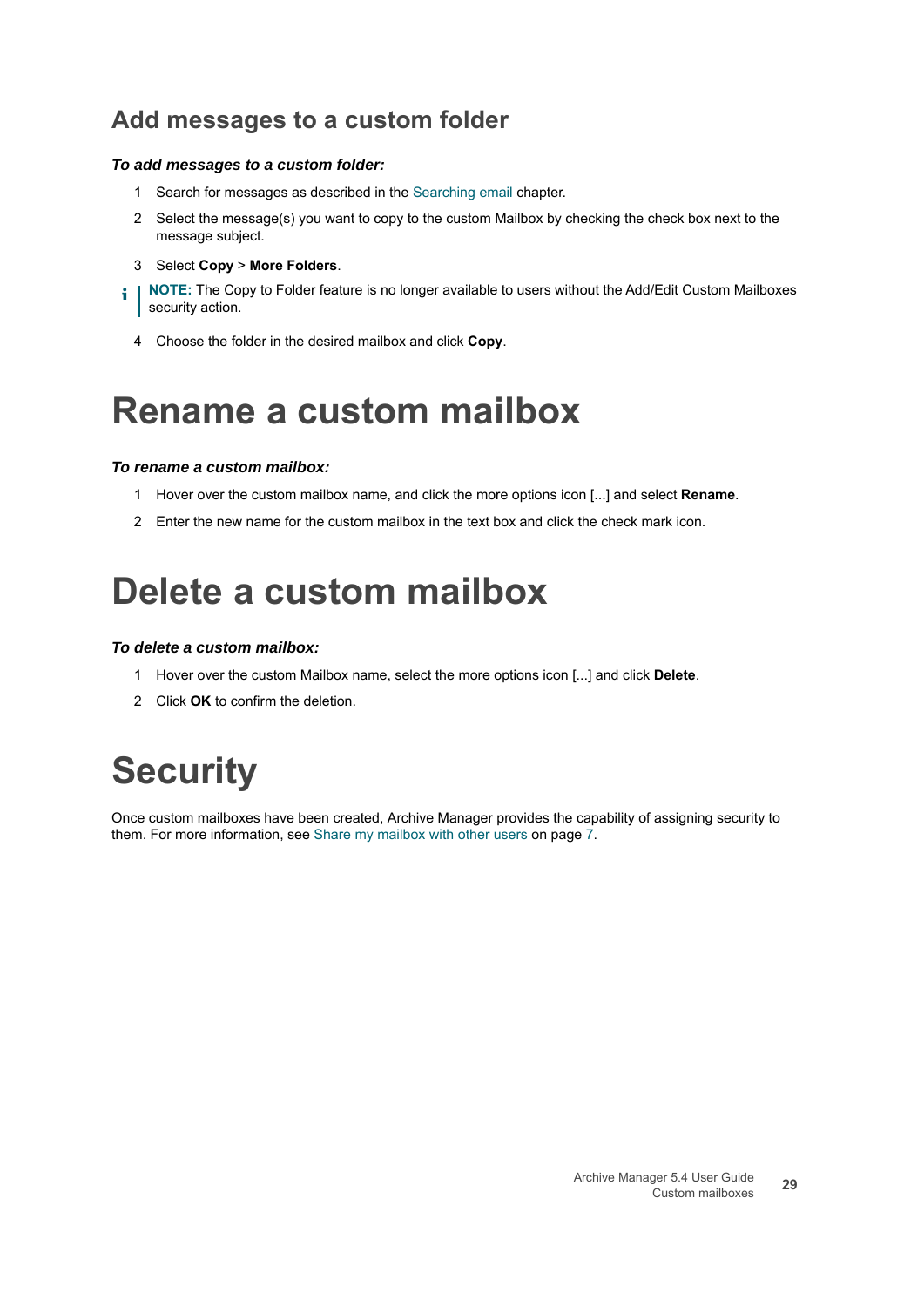# <span id="page-29-1"></span>**My Search Log report**

<span id="page-29-0"></span>My Search Log report provides you with a report of all the searches you have conducted within a specified date range. By default, it displays all searches conducted on the current day.

#### *To view this report for a different time period:*

- 1 Select **My Search Log** from the drop down menu in the top right corner of the screen.
- 2 Choose one of the following options to specify the date range:
	- **All** (Default) All viewed messages regardless of date received. This option must be used in conjunction with other criteria, such as search text or recipient information. Attempting to search using only the **All** option will generate an error.
	- **Today** Messages viewed on the current date
	- **Yesterday** Messages viewed on the previous day
	- This Week Messages viewed within seven days of the current date
	- **Last Week** Messages viewed within fourteen days of the current date
	- **This Month** Messages viewed on any day of the current month
	- **Last Month** Messages viewed on any day of the previous month
	- **Between** (and related fields) Messages viewed within a specified period. Use the **Date From** and **Date To** fields to specify the date range to search. Enter each date by selecting it from the pop-up calendar that appears when you click on the drop-down arrow next to the date entry field.
- 3 Click **Search** to execute the search.

Archive Manager also provides other types of reports which can be accessed from the Administration Website. For more information, refer to the Archive Manager Administration Guide.